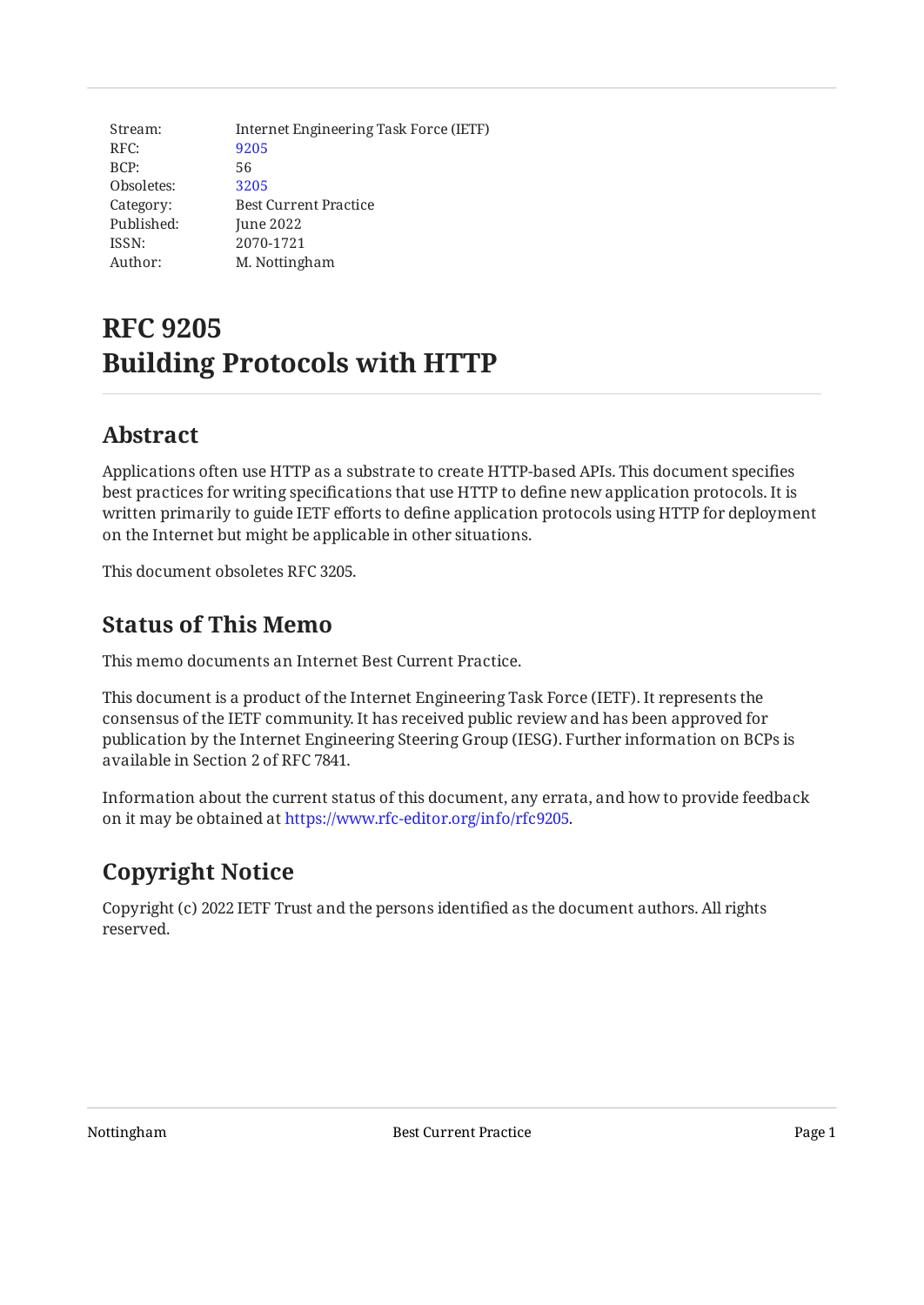This document is subject to BCP 78 and the IETF Trust's Legal Provisions Relating to IETF Documents (<https://trustee.ietf.org/license-info>) in effect on the date of publication of this document. Please review these documents carefully, as they describe your rights and restrictions with respect to this document. Code Components extracted from this document must include Revised BSD License text as described in Section 4.e of the Trust Legal Provisions and are provided without warranty as described in the Revised BSD License.

## <span id="page-1-0"></span>**[Table of Contents](#page-1-0)**

- [1](#page-2-0). [Introduction](#page-2-0)
	- [1.1.](#page-3-0) [Notational Conventions](#page-3-0)
- [2](#page-4-0). [Is HTTP Being Used?](#page-4-0)
	- [2.1.](#page-4-1) [Non-HTTP Protocols](#page-4-1)
- [3](#page-4-2). [What's Important About HTTP](#page-4-2)
	- [3.1.](#page-4-3) [Generic Semantics](#page-4-3)
	- [3.2.](#page-5-0) [Links](#page-5-0)
	- [3.3.](#page-6-0) [Rich Functionality](#page-6-0)
- [4](#page-6-1). [Best Practices for Specifying the Use of HTTP](#page-6-1)
	- [4.1.](#page-6-2) [Specifying the Use of HTTP](#page-6-2)
	- [4.2.](#page-7-0) [Specifying Server Behaviour](#page-7-0)
	- [4.3.](#page-8-0) [Specifying Client Behaviour](#page-8-0)
	- [4.4.](#page-9-0) [Specifying URLs](#page-9-0)
		- [4.4.1](#page-9-1). [Discovering an Application's URLs](#page-9-1)
		- [4.4.2](#page-10-0). [Considering URI Schemes](#page-10-0)
		- [4.4.3](#page-10-1). [Choosing Transport Ports](#page-10-1)
	- [4.5.](#page-11-0) [Using HTTP Methods](#page-11-0)
		- [4.5.1](#page-11-1). [GET](#page-11-1)
		- [4.5.2](#page-12-0). [OPTIONS](#page-12-0)
	- [4.6.](#page-12-1) [Using HTTP Status Codes](#page-12-1)
		- [4.6.1](#page-14-0). [Redirection](#page-14-0)
	- [4.7.](#page-15-0) [Specifying HTTP Header Fields](#page-15-0)
	- [4.8.](#page-15-1) Defi[ning Message Content](#page-15-1)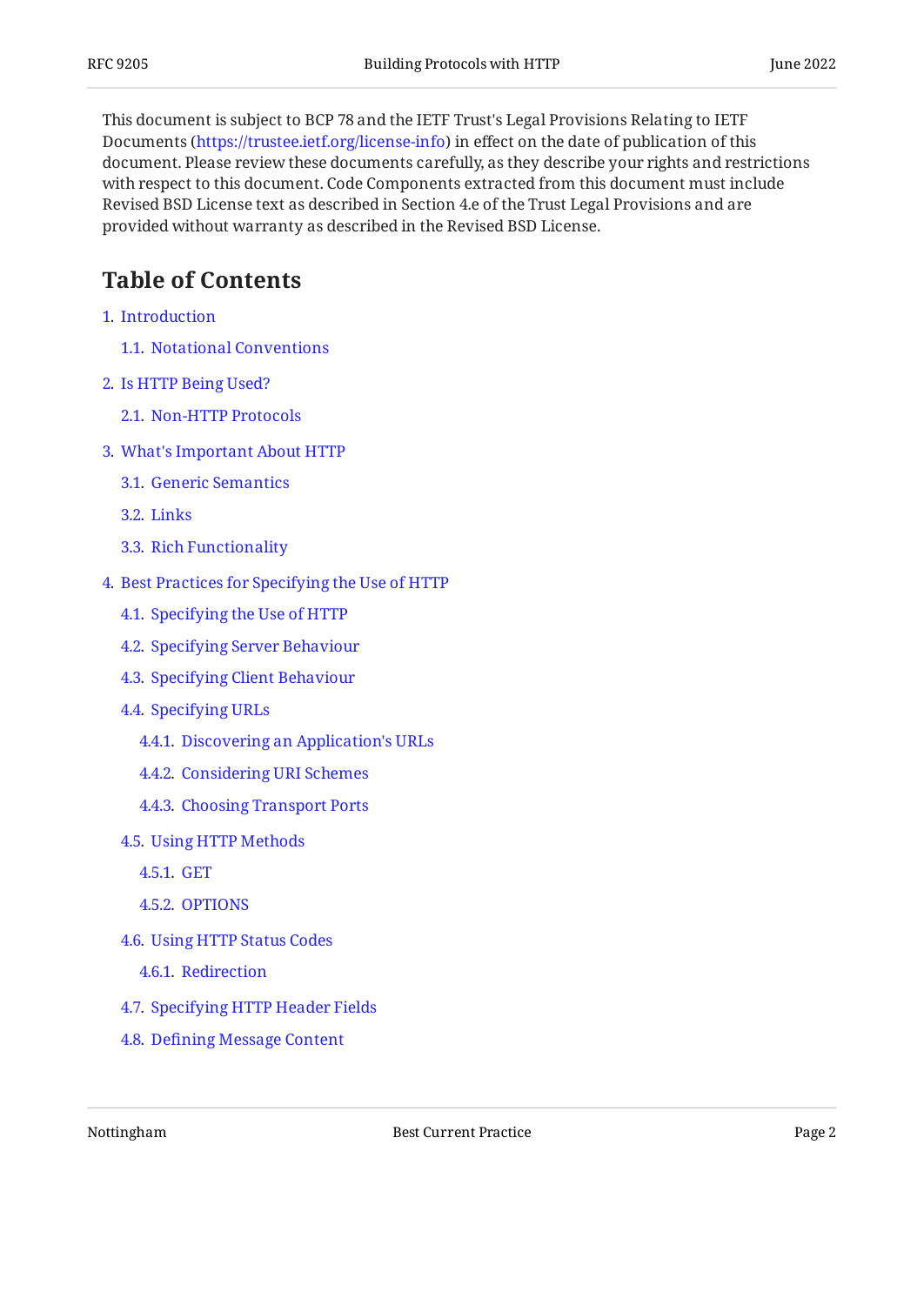- [4.9.](#page-16-0) [Leveraging HTTP Caching](#page-16-0)
	- [4.9.1](#page-16-1). [Freshness](#page-16-1)
	- [4.9.2](#page-17-0). [Stale Responses](#page-17-0)
	- [4.9.3](#page-17-1). [Caching and Application Semantics](#page-17-1)
	- [4.9.4](#page-17-2). [Varying Content Based Upon the Request](#page-17-2)
- [4.10.](#page-18-0) [Handling Application State](#page-18-0)
- [4.11.](#page-18-1) [Making Multiple Requests](#page-18-1)
- [4.12.](#page-18-2) [Client Authentication](#page-18-2)
- [4.13.](#page-19-0) [Coexisting with Web Browsing](#page-19-0)
- [4.14.](#page-20-0) [Maintaining Application Boundaries](#page-20-0)
- [4.15.](#page-21-0) [Using Server Push](#page-21-0)
- [4.16.](#page-21-1) [Allowing Versioning and Evolution](#page-21-1)
- [5](#page-21-2). [IANA Considerations](#page-21-2)
- [6](#page-22-0). [Security Considerations](#page-22-0)
	- [6.1.](#page-22-1) [Privacy Considerations](#page-22-1)
- [7](#page-23-0). [References](#page-23-0)
	- [7.1.](#page-23-1) [Normative References](#page-23-1)
	- [7.2.](#page-24-0) [Informative References](#page-24-0)

[Appendix A.](#page-26-0) [Changes from RFC 3205](#page-26-0)

#### [Author's Address](#page-26-1)

## <span id="page-2-0"></span>**[1. Introduction](#page-2-0)**

Applications other than Web browsing often use HTTP [HTTP] as a substrate, a practice sometimes referred to as creating "HTTP-based APIs", "REST APIs", or just "HTTP APIs". This is done for a variety of reasons, including:

- familiarity by implementers, specifiers, administrators, developers, and users; •
- availability of a variety of client, server, and proxy implementations; •
- ease of use;
- availability of Web browsers; •
- reuse of existing mechanisms like authentication and encryption; •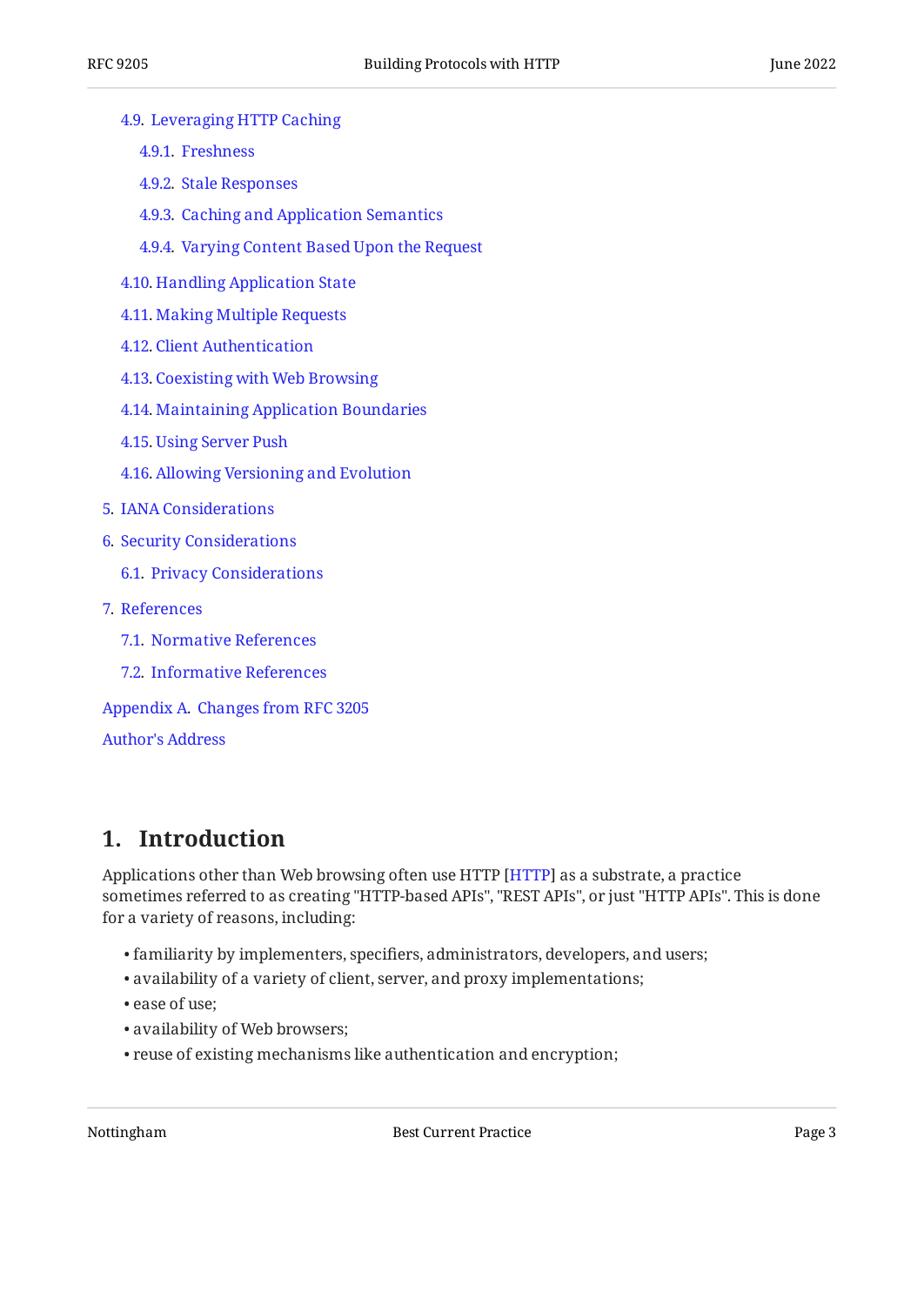- presence of HTTP servers and clients in target deployments; and •
- its ability to traverse firewalls.

These protocols are often ad hoc, intended for only deployment by one or a few servers and consumption by a limited set of clients. As a result, a body of practices and tools has arisen around defining HTTP-based APIs that favour these conditions.

However, when such an application has multiple, separate implementations, is deployed on multiple uncoordinated servers, and is consumed by diverse clients (as is often the case for HTTP APIs defined by standards efforts), tools and practices intended for limited deployment can become unsuitable.

This mismatch is largely because the API's clients and servers will implement and evolve at different paces, leading to a need for deployments with different features and versions to coexist. As a result, the designers of HTTP-based APIs intended for such deployments need to more carefully consider how extensibility of the service will be handled and how different deployment requirements will be accommodated.

More generally, an application protocol using HTTP faces a number of design decisions, including:

- Should it define a new URI scheme? Use new ports? •
- Should it use standard HTTP methods and status codes or define new ones? •
- How can the maximum value be extracted from the use of HTTP? •
- How does it coexist with other uses of HTTP -- especially Web browsing?
- How can interoperability problems and "protocol dead ends" be avoided? •

[Section 2](#page-4-0) defines when this document applies, [Section 3](#page-4-2) surveys the properties of HTTP that are important to preserve, and [Section 4](#page-6-1) contains best practices for the specification of applications that use HTTP.

It is written primarily to guide IETF efforts to define application protocols using HTTP for deployment on the Internet but might be applicable in other situations. Note that the requirements herein do not necessarily apply to the development of generic HTTP extensions.

This document obsoletes [[RFC3205\]](#page-25-0) to reflect the experience and developments regarding HTTP in the intervening time.

### <span id="page-3-0"></span>**[1.1. Notational Conventions](#page-3-0)**

The key words "MUST", "MUST NOT", "REQUIRED", "SHALL", "SHALL NOT", "SHOULD", "SHOULD NOT", "**RECOMMENDED", "NOT RECOMMENDED", "MAY",** and "OPTIONAL" in this document are to be interpreted as described in BCP 14 [RFC2119] [RFC8174] when, and only when, they appear in all capitals, as shown here.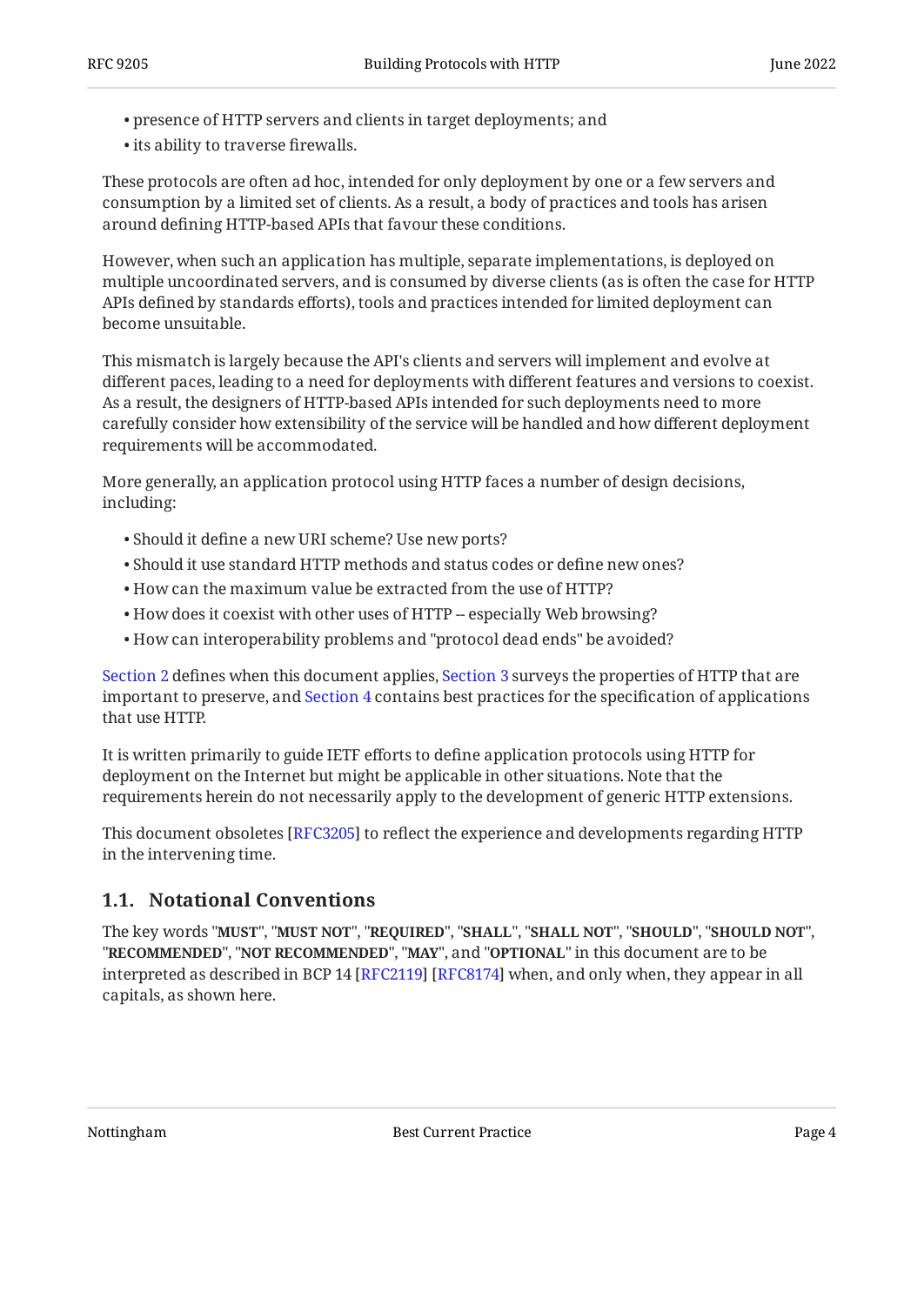## <span id="page-4-0"></span>**[2. Is HTTP Being Used?](#page-4-0)**

Different applications have different goals when using HTTP. The recommendations in this document apply when a specification defines an application that:

- uses the transport port 80 or 443, or •
- uses the URI scheme "http" or "https", or •
- $\bullet$  uses an ALPN protocol ID [RFC7301] that generically identifies HTTP (e.g., "http/1.1", "h2", "h3"), or
- makes registrations in or overall modifications to the IANA registries defined for HTTP. •

Additionally, when a specification is using HTTP, all of the requirements of the HTTP protocol suite are in force ([HTTP] in particular but also other specifications such as the specific version of HTTP in use and any extensions in use).

Note that this document is intended to apply to applications, not generic extensions to HTTP. Furthermore, while it is intended for IETF-specified applications, other standards organisations are encouraged to adhere to its requirements.

### <span id="page-4-1"></span>**[2.1. Non-HTTP Protocols](#page-4-1)**

An application can rely upon HTTP without meeting the criteria for using it as defined above. For example, an application might wish to avoid re-specifying parts of the message format but might change other aspects of the protocol's operation, or it might want to use application-specific methods.

Doing so permits more freedom to modify protocol operations, but at least a portion of the benefits outlined in [Section 3](#page-4-2) are lost as most HTTP implementations won't be easily adaptable to these changes. The benefit of mindshare will also be lost.

<span id="page-4-2"></span>Such specifications **MUST NOT** use HTTP's URI schemes, transport ports, ALPN protocol IDs, or IANA registries; rather, they are encouraged to establish their own.

## **[3. What's Important About HTTP](#page-4-2)**

This section examines the characteristics of HTTP that are important to consider when using HTTP to define an application protocol.

### <span id="page-4-3"></span>**[3.1. Generic Semantics](#page-4-3)**

Much of the value of HTTP is in its generic semantics -- that is, the protocol elements defined by HTTP are potentially applicable to every resource and are not specific to a particular context. Application-specific semantics are best expressed in message content and header fields, not status codes or methods (although status codes and methods do have generic semantics that relate to application state).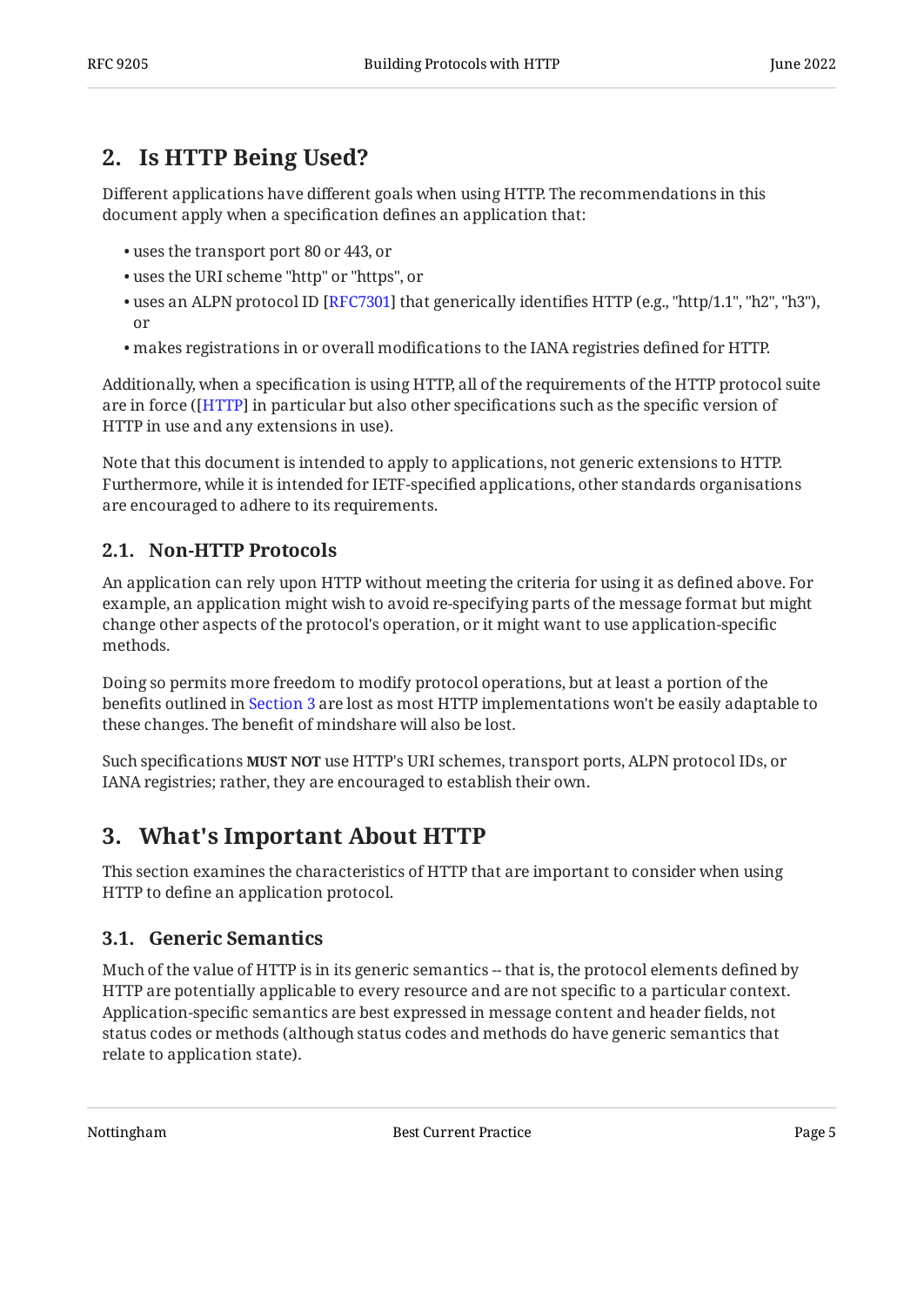This split between generic and application-specific semantics allows an HTTP message to be handled by common software (e.g., HTTP servers, intermediaries, client implementations, and caches) without requiring those implementations to understand the application in use. It also allows people to leverage their knowledge of HTTP semantics without needing specialised knowledge of a particular application.

Therefore, applications that use HTTP **MUST NOT** redefine, refine, or overlay the semantics of generic protocol elements such as methods, status codes, or existing header fields. Instead, they should focus their specifications on protocol elements that are specific to that application - namely, their HTTP resources.

When writing a specification, it's often tempting to specify exactly how HTTP is to be implemented, supported, and used. However, this can easily lead to an unintended profile of HTTP behaviour. For example, it's common to see specifications with language like this:

A POST request MUST result in a 201 (Created) response.

This forms an expectation in the client that the response will always be 201 (Created) when in fact there are a number of reasons why the status code might differ in a real deployment; for example, there might be a proxy that requires authentication, or a server-side error, or a redirection. If the client does not anticipate this, the application's deployment is brittle.

<span id="page-5-0"></span>See [Section 4.2](#page-7-0) for more details.

#### **[3.2. Links](#page-5-0)**

Another common practice is assuming that the HTTP server's namespace (or a portion thereof) is exclusively for the use of a single application. This effectively overlays special, applicationspecific semantics onto that space and precludes other applications from using it.

As explained in [[BCP190](#page-23-5)], such "squatting" on a part of the URL space by a standard usurps the server's authority over its own resources, can cause deployment issues, and is therefore bad practice in standards.

Instead of statically defining URI components like paths, it is **RECOMMENDED** that applications using HTTP define and use links [WEB-LINKING] to allow flexibility in deployment.

Using runtime links in this fashion has a number of other benefits -- especially when an application is to have multiple implementations and/or deployments (as is often the case for those that are standardised).

For example, navigating with a link allows a request to be routed to a different server without the overhead of a redirection, thereby supporting deployment across machines well.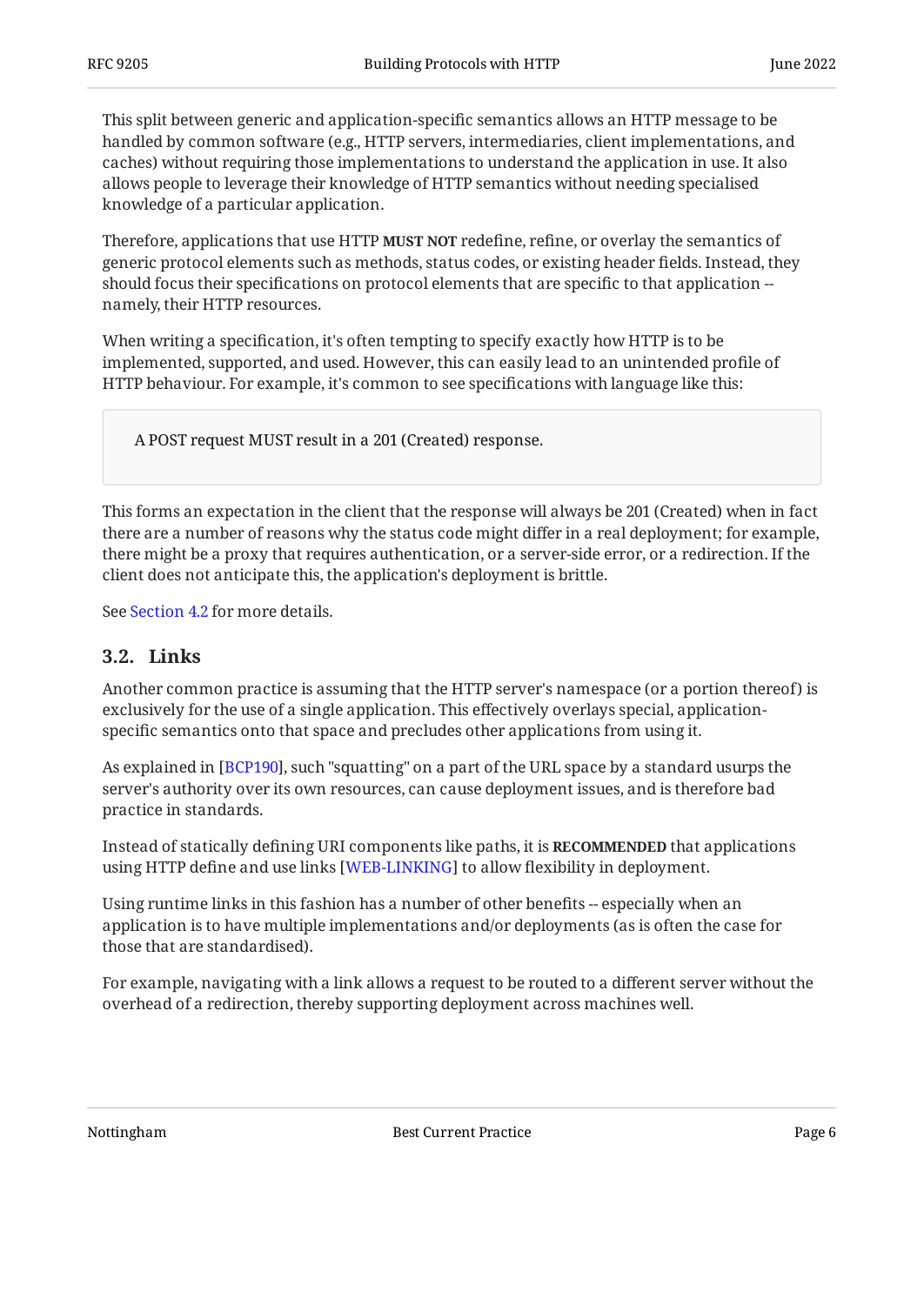By using links, it also becomes possible to "mix and match" different applications on the same server. The use of links also offers a natural mechanism for extensibility, versioning, and capability management because the document containing the links can also contain information about their targets.

Using links also offers a form of cache invalidation that's seen on the Web; when a resource's state changes, the application can change the affected links so that a fresh copy is always fetched.

<span id="page-6-0"></span>See [Section 4.4](#page-9-0) for more details.

### **[3.3. Rich Functionality](#page-6-0)**

HTTP offers a number of features to applications, such as:

- Message framing •
- Multiplexing (in HTTP/2 [HTTP/2] and HTTP/3 [HTTP/3])
- Integration with TLS
- Support for intermediaries (proxies, gateways, content delivery networks (CDNs))
- Client authentication •
- Content negotiation for format, language, and other features •
- Caching for server scalability, latency and bandwidth reduction, and reliability •
- Granularity of access control (through use of a rich space of URLs) •
- Partial content to selectively request part of a response •
- The ability to interact with the application easily using a Web browser •

An application that uses HTTP is encouraged to utilise the various features that the protocol offers so that its users receive the maximum benefit from those features and so that the application can be deployed in a variety of situations. This document does not require specific features to be used since the appropriate design trade-offs are highly specific to a given situation. However, following the practices in [Section 4](#page-6-1) is a good starting point.

## <span id="page-6-1"></span>**[4. Best Practices for Specifying the Use of HTTP](#page-6-1)**

This section contains best practices for specifying the use of HTTP by applications, including practices for specific HTTP protocol elements.

## <span id="page-6-2"></span>**[4.1. Specifying the Use of HTTP](#page-6-2)**

Specifications should use [HTTP] as the primary reference for HTTP; it is not necessary to reference all of the specifications in the HTTP suite unless there are specific reasons to do so (e.g., a particular feature is called out).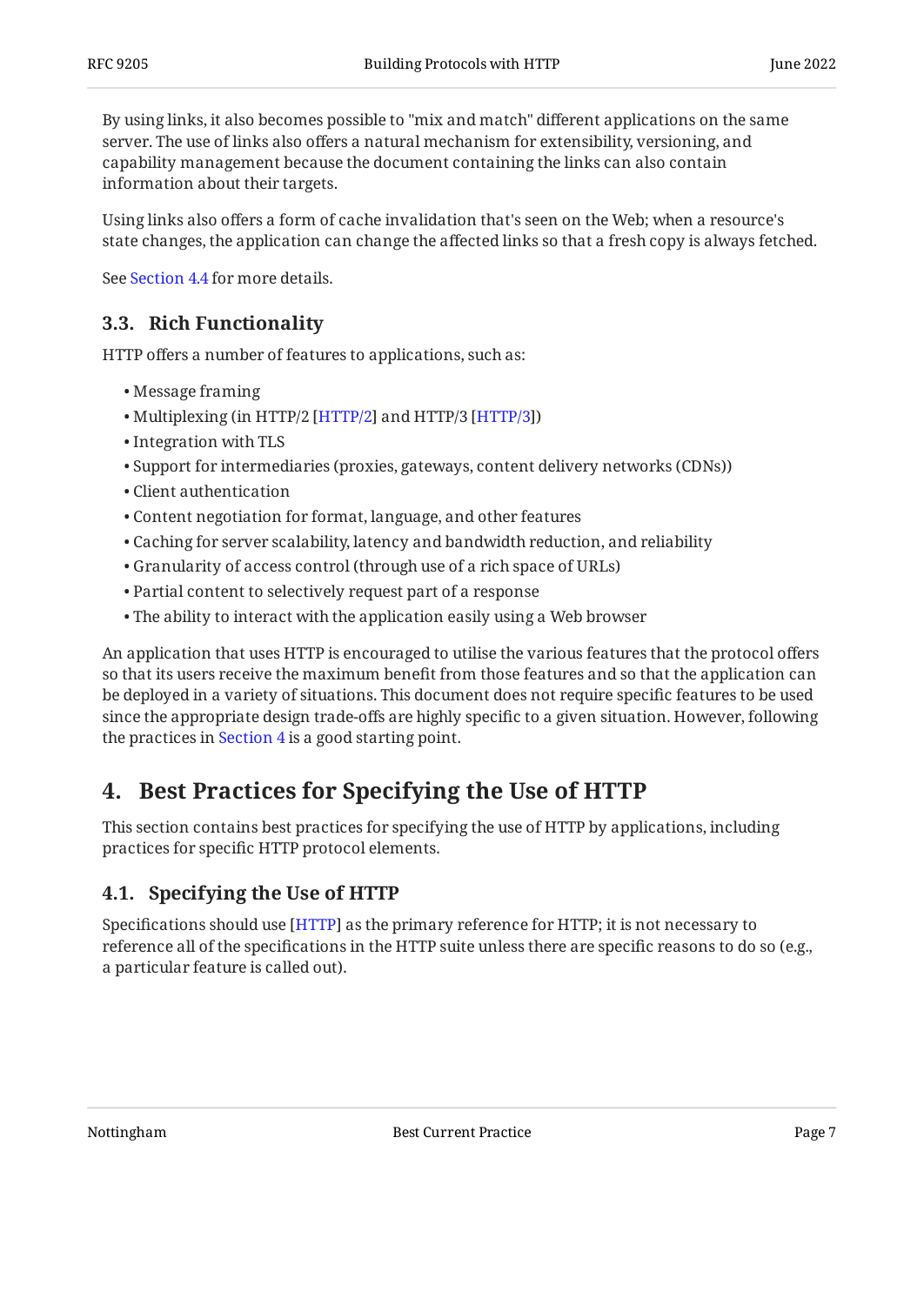Because HTTP is a hop-by-hop protocol, a connection can be handled by implementations that are not controlled by the application; for example, proxies, CDNs, firewalls, and so on. Requiring a particular version of HTTP makes it difficult to use in these situations and harms **interoperability. Therefore, it is NOT RECOMMENDED** that applications using HTTP specify a minimum version of HTTP to be used.

However, if an application's deployment benefits from the use of a particular version of HTTP (for example, HTTP/2's multiplexing), this ought be noted.

Applications using HTTP **MUST NOT** specify a maximum version, to preserve the protocol's ability to evolve.

When specifying examples of protocol interactions, applications should document both the request and response messages with complete header sections, preferably in HTTP/1.1 format [[HTTP/1.1\]](#page-24-4). For example:

```
GET /thing HTTP/1.1
Host: example.com
Accept: application/things+json
User-Agent: Foo/1.0
```

```
HTTP/1.1 200 OK
Content-Type: application/things+json
Content-Length: 500
Server: Bar/2.2
[content here]
```
### <span id="page-7-0"></span>**[4.2. Specifying Server Behaviour](#page-7-0)**

The server-side behaviours of an application are most effectively specified by defining the following protocol elements:

- $\bullet$  Media types [[RFC6838\]](#page-23-6), often based upon a format convention such as JSON [JSON];
- HTTP header fields, per [Section 4.7;](#page-15-0) and •
- $\bullet$  The behaviour of resources, as identified by link relations [WEB-LINKING].  $\,$

An application can define its operation by composing these protocol elements to define a set of resources that are identified by link relations and that implement specified behaviours, including:

- $\bullet$  retrieval of resource state using GET in one or more formats identified by media type;
- $\bullet$  resource creation or update using POST or PUT, with an appropriately identified request content format;
- $\bullet$  data processing using POST and identified request and response content format(s); and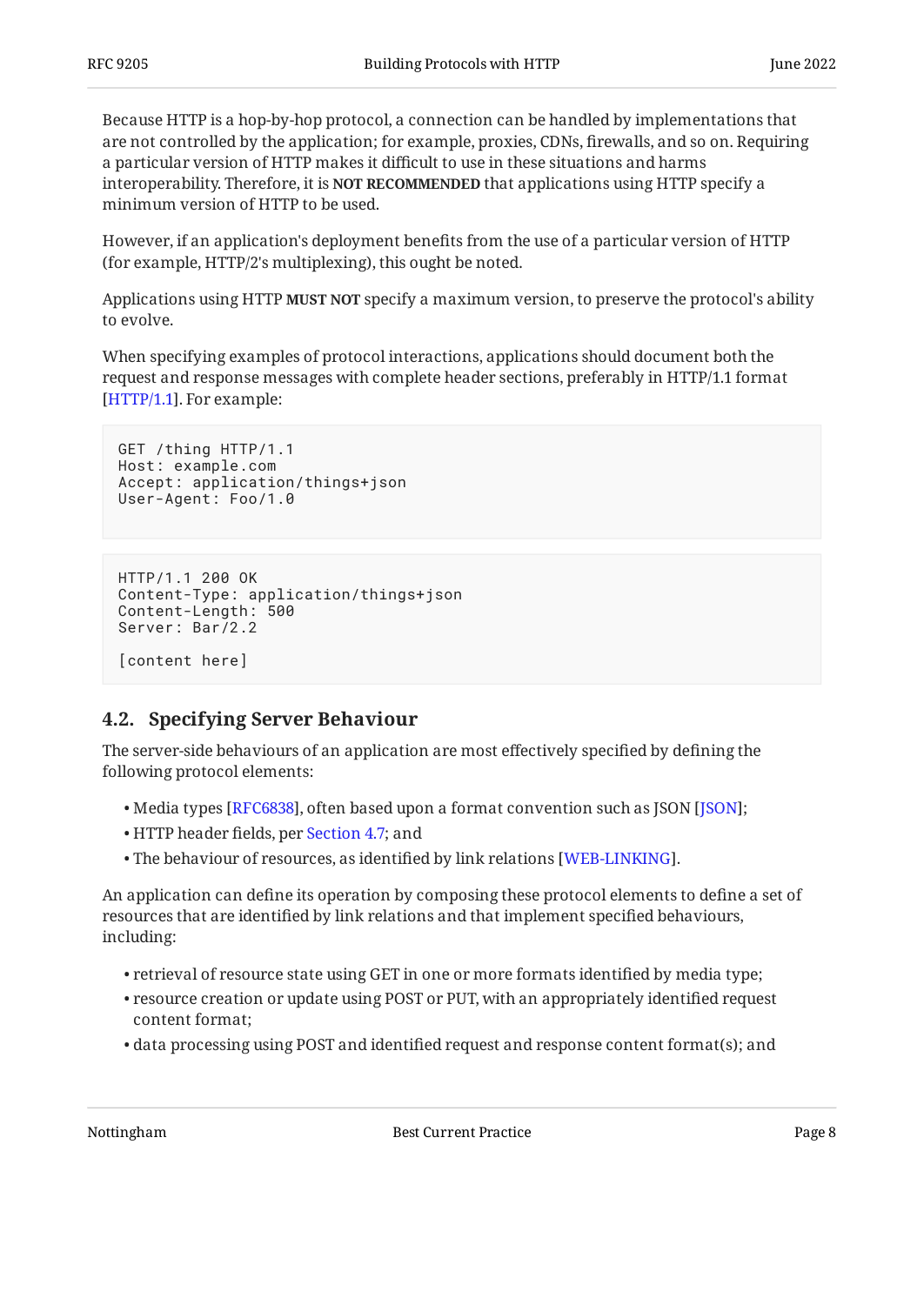Resource deletion using DELETE. •

For example, an application might specify:

Resources linked to with the "example-widget" link relation type are Widgets. The state of a Widget can be fetched in the "application/example-widget+json" format, and can be updated by PUT to the same link. Widget resources can be deleted.

The Example-Count response header field on Widget representations indicates how many Widgets are held by the sender.

The "application/example-widget+json" format is a JSON [RFC8259] format representing the state of a Widget. It contains links to related information in the link indicated by the Link header field value with the "example-other-info" link relation type.

Applications can also specify the use of URI Templates [URI-TEMPLATE] to allow clients to generate URLs based upon runtime data.

### <span id="page-8-0"></span>**[4.3. Specifying Client Behaviour](#page-8-0)**

An application's expectations for client behaviour ought to be closely aligned with those of Web browsers to avoid interoperability issues when they are used.

One way to do this is to define it in terms of [[FETCH](#page-24-6)] since that is the abstraction that browsers use for HTTP.

Some client behaviours (e.g., automatic redirect handling) and extensions (e.g., cookies) are not required by HTTP but nevertheless have become very common. If their use is not explicitly specified by applications using HTTP, there may be confusion and interoperability problems. In particular:

- Redirect handling: Applications need to specify how redirects are expected to be handled; see [Section 4.6.1.](#page-14-0)
- Cookies: Applications using HTTP should explicitly reference the Cookie specification [[COOKIES\]](#page-24-7) if they are required.

Certificates: Applications using HTTP should specify that TLS certificates are to be checked accordingto Section 4.3.4 of [HTTP] when HTTPS is used.

Applications using HTTP should not require that clients statically support HTTP features that are usually negotiated. For example, requiring that clients support responses with a certain content coding ([[HTTP](#page-23-2)], [Section 8.4.1](https://www.rfc-editor.org/rfc/rfc9110#section-8.4.1)) instead of negotiating for it ([[HTTP\]](#page-23-2), [Section 12.5.3](https://www.rfc-editor.org/rfc/rfc9110#section-12.5.3)) means that otherwise conformant clients cannot interoperate with the application. Applications can encourage the implementation of such features, though.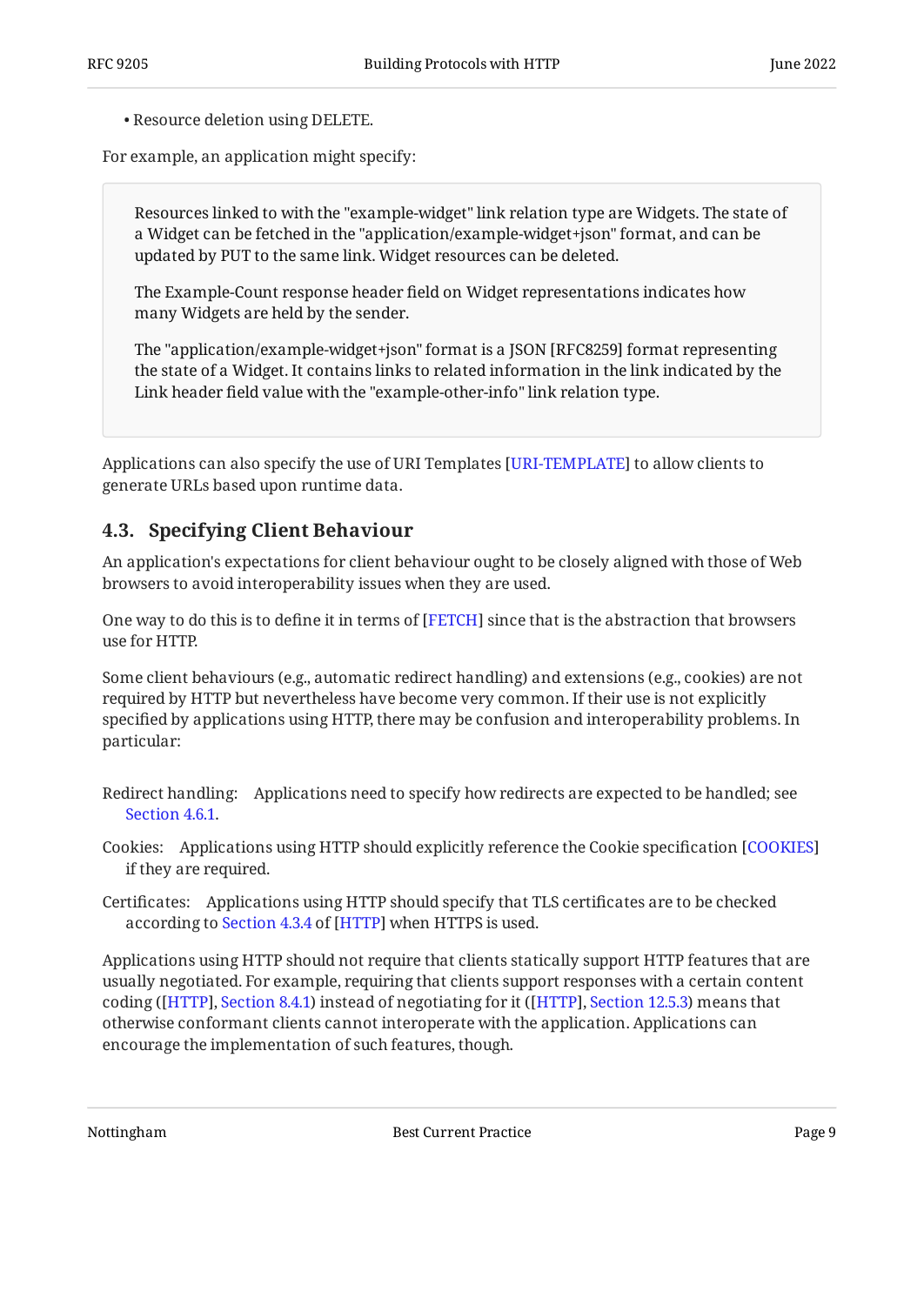## <span id="page-9-0"></span>**[4.4. Specifying URLs](#page-9-0)**

In HTTP, the resources that clients interact with are identified with URLs [URL]. As [\[BCP190](#page-23-5)]  $\,$ explains, parts of the URL are designed to be under the control of the owner (also known as the "authority") of that server to give them the flexibility in deployment.

This means that in most cases, specifications for applications that use HTTP won't contain fixed application URLs or paths; while it is common practice for a specification of a single-deployment API to specify the path prefix "/app/v1" (for example), doing so in an IETF specification is inappropriate.

Therefore, the specification writer needs some mechanism to allow clients to discover an application's URLs. Additionally, they need to specify which URL scheme(s) the application should be used with and whether to use a dedicated port or to reuse HTTP's port(s).

#### <span id="page-9-1"></span>**[4.4.1. Discovering an Application's URLs](#page-9-1)**

Generally, a client will begin interacting with a given application server by requesting an initial document that contains information about that particular deployment, potentially including links to other relevant resources. Doing so ensures that the deployment is as flexible as possible (potentially spanning multiple servers), allows evolution, and also gives the application the opportunity to tailor the "discovery document" to the client.

There are a few common patterns for discovering that initial URL.

The most straightforward mechanism for URL discovery is to configure the client with (or otherwise convey to it) a full URL. This might be done in a configuration document or through another discovery mechanism.

However, if the client only knows the server's hostname and the identity of the application, there needs to be some way to derive the initial URL from that information.

An application cannot define a fixed prefix for its URL paths; see [[BCP190](#page-23-5)]. Instead, a specification for such an application can use one of the following strategies:

- $\bullet$  Register a well-known URI [WELL-KNOWN-URI] as an entry point for that application. This provides a fixed path on every potential server that will not collide with other applications.
- $\bullet$  Enable the server authority to convey a URI Template [[URI-TEMPLATE\]](#page-26-2) or similar mechanism for generating a URL for an entry point. For example, this might be done in a configuration document or other artefact.

Once the discovery document is located, it can be fetched, cached for later reuse (if allowed by its metadata), and used to locate other resources that are relevant to the application using full URIs or URL Templates.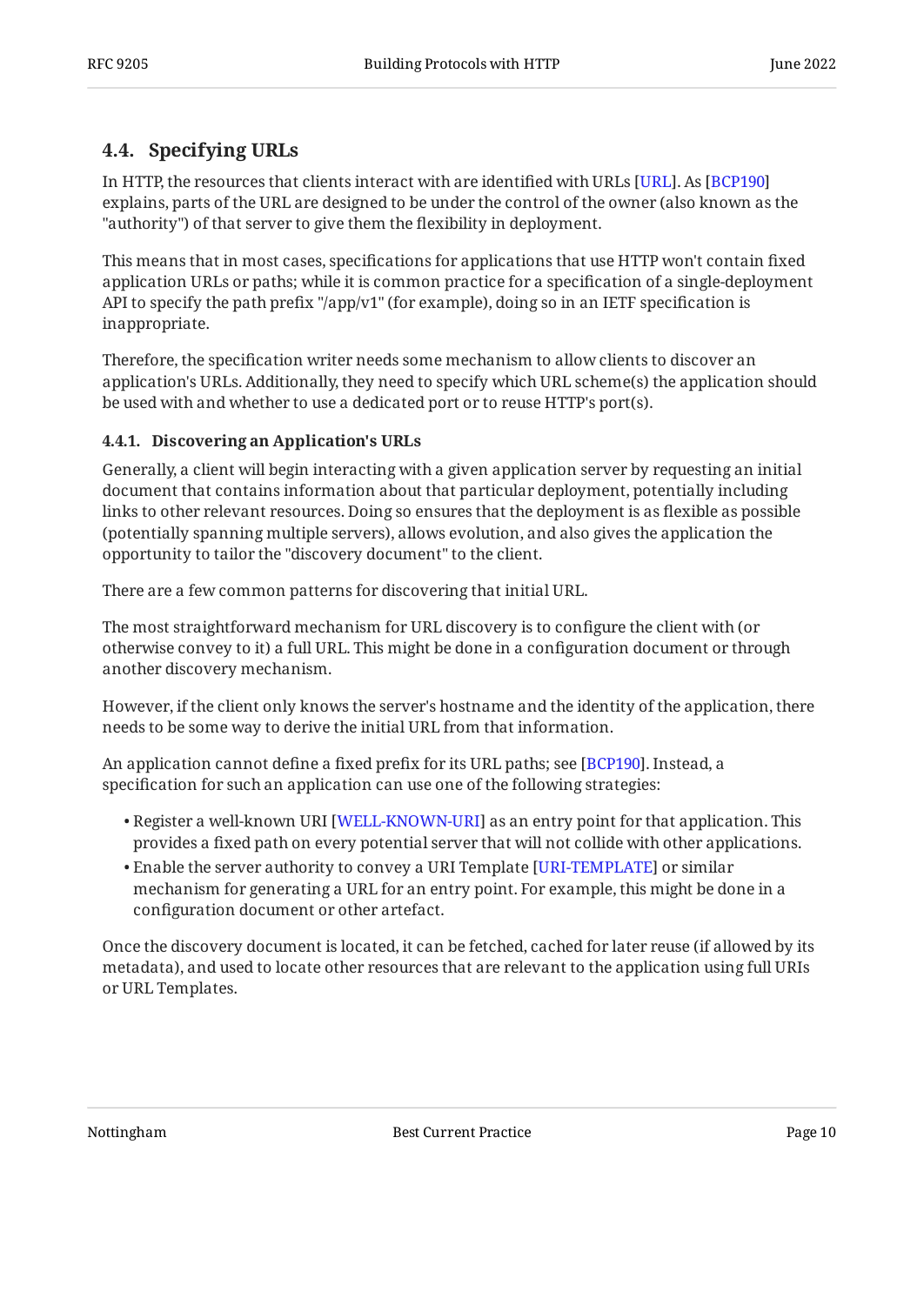In some cases, an application may not wish to use such a discovery document -- for example, when communication is very brief or when the latency concerns of doing so preclude the use of a discovery document. These situations can be addressed by placing all of the application's resources under a well-known location.

#### <span id="page-10-0"></span>**[4.4.2. Considering URI Schemes](#page-10-0)**

Applications that use HTTP will typically employ the "http" and/or "https" URI schemes. "https" is **RECOMMENDED** to provide authentication, integrity, and confidentiality, as well as to mitigate pervasive monitoring attacks [RFC7258].

However, application-specific schemes can also be defined. When defining a URI scheme for an application using HTTP, there are a number of trade-offs and caveats to keep in mind:

- Unmodified Web browsers will not support the new scheme. While it is possible to register new URI schemes with Web browsers (e.g., registerProtocolHandler() in [HTML], as well as several proprietary approaches), support for these mechanisms is not shared by all browsers, and their capabilities vary.
- Existing non-browser clients, intermediaries, servers, and associated software will not recognise the new scheme. For example, a client library might fail to dispatch the request, a cache might refuse to store the response, and a proxy might fail to forward the request.
- $\bullet$  Because URLs commonly occur in HTTP artefacts and are often generated automatically (e.g., in the Location response header field), it can be difficult to ensure that the new scheme is used consistently.
- $\bullet$  The resources identified by the new scheme will still be available using "http" and/or "https" URLs. Those URLs can "leak" into use, which can present security and operability issues. For example, using a new scheme to ensure that requests don't get sent to a "normal" Web site is likely to fail.
- $\bullet$  Features that rely upon the URL's origin [RFC6454], such as the Web's same-origin policy, will be impacted by a change of scheme.
- $\bullet$  HTTP-specific features such as cookies [\[COOKIES](#page-24-7)], authentication [[HTTP\]](#page-23-2), caching [[HTTP-](#page-23-8)[CACHING\]](#page-23-8), HTTP Strict Transport Security (HSTS) [RFC6797], and Cross-Origin Resource Sharing (CORS) [[FETCH](#page-24-6)] might or might not work correctly, depending on how they are defined and implemented. Generally, they are designed and implemented with an assumption that the URL will always be "http" or "https".
- $\bullet$  Web features that require a secure context [SECCTXT] will likely treat a new scheme as insecure.

<span id="page-10-1"></span>See [RFC7595] for more information about minting new URI schemes.

#### **[4.4.3. Choosing Transport Ports](#page-10-1)**

Applications can use the applicable default port (80 for HTTP, 443 for HTTPS), or they can be deployed upon other ports. This decision can be made at deployment time or might be encouraged by the application's specification (e.g., by registering a port for that application).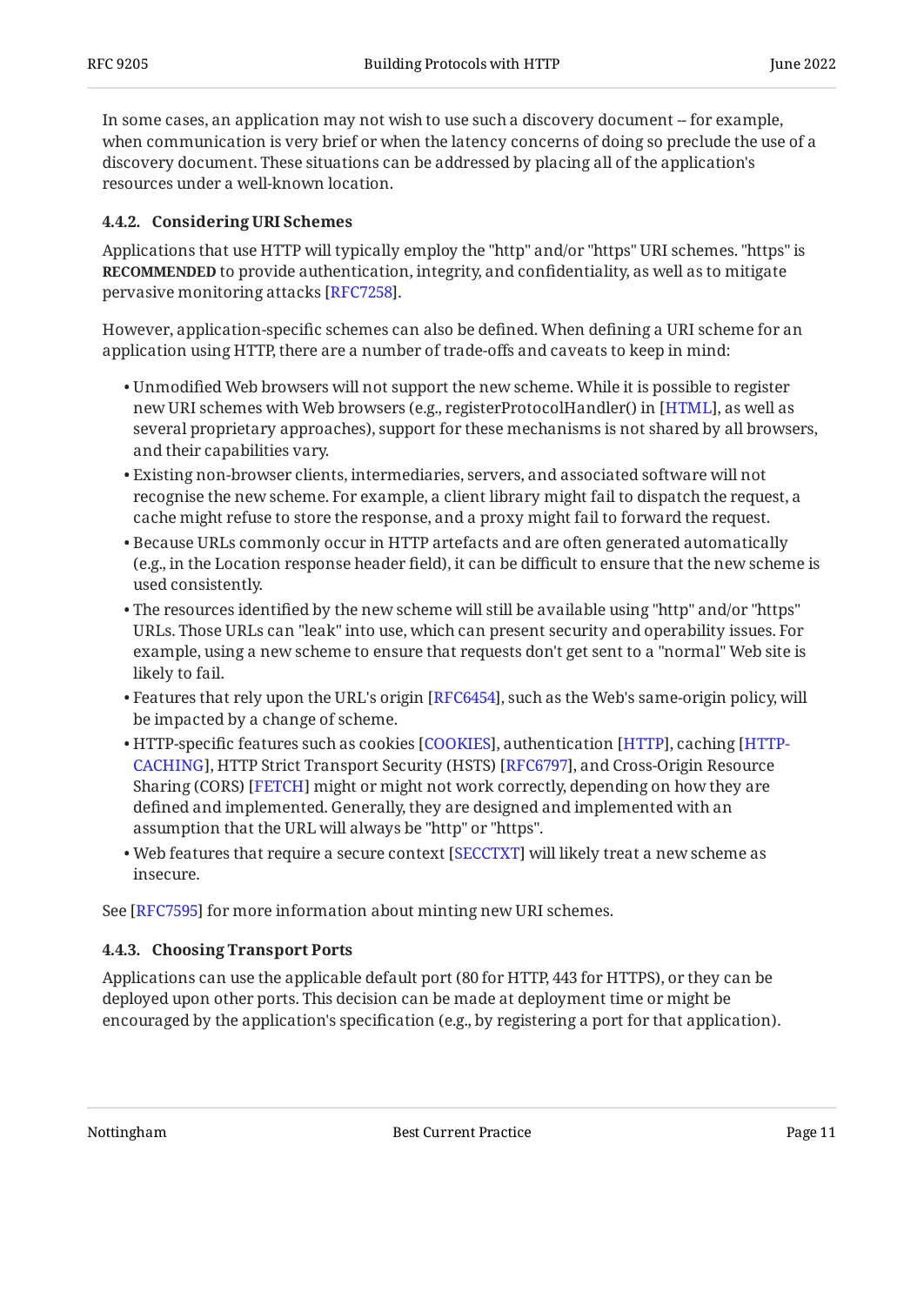If a non-default port is used, it needs to be reflected in the authority of all URLs for that resource; the only mechanism for changing a default port is changing the URI scheme (see [Section 4.4.2](#page-10-0)).

Using a port other than the default has privacy implications (i.e., the protocol can now be distinguished from other traffic), as well as operability concerns (as some networks might block or otherwise interfere with it). Privacy implications (including those stemming from this distinguishability) should be documented in Security Considerations.

<span id="page-11-0"></span>See [RFC7605] for further guidance.

### **[4.5. Using HTTP Methods](#page-11-0)**

Applications that use HTTP **MUST** confine themselves to using registered HTTP methods such as GET, POST, PUT, DELETE, and PATCH.

New HTTP methods are rare; they are required to be registered in the "HTTP Method Registry" with IETF Review (see [HTTP]) and are also required to be generic. That means that they need to be potentially applicable to all resources, not just those of one application.

While historically some applications (e.g.,  $[RFC4791]$ ) have defined application-specific methods, [[HTTP\]](#page-23-2) now forbids this.

When authors believe that a new method is required, they are encouraged to engage with the HTTP community early (e.g., on the <mailto:ietf-http-wg@w3.org> mailing list) and document their proposal as a separate HTTP extension rather than as part of an application's specification.

#### <span id="page-11-1"></span>**[4.5.1. GET](#page-11-1)**

GET is the most common and useful HTTP method; its retrieval semantics allow caching and sideeffect free linking and underlie many of the benefits of using HTTP.

Queries can be performed with GET, often using the query component of the URL; this is a familiar pattern from Web browsing, and the results can be cached, improving the efficiency of an often expensive process. In some cases, however, GET might be unwieldy for expressing queries because of the limited syntax of the URI; in particular, if binary data forms part of the query terms, it needs to be encoded to conform to the URI syntax.

While this is not an issue for short queries, it can become one for larger query terms or those that need to sustain a high rate of requests. Additionally, some HTTP implementations limit the size of URLs they support, although modern HTTP software has much more generous limits than previously (typically, considerably more than 8000 octets, as required by [[HTTP](#page-23-2)]).

In these cases, an application using HTTP might consider using POST to express queries in the request's content; doing so avoids encoding overhead and URL length limits in implementations. However, in doing so, it should be noted that the benefits of GET such as caching and linking to query results are lost. Therefore, applications using HTTP that require support for POST queries ought to consider allowing both methods.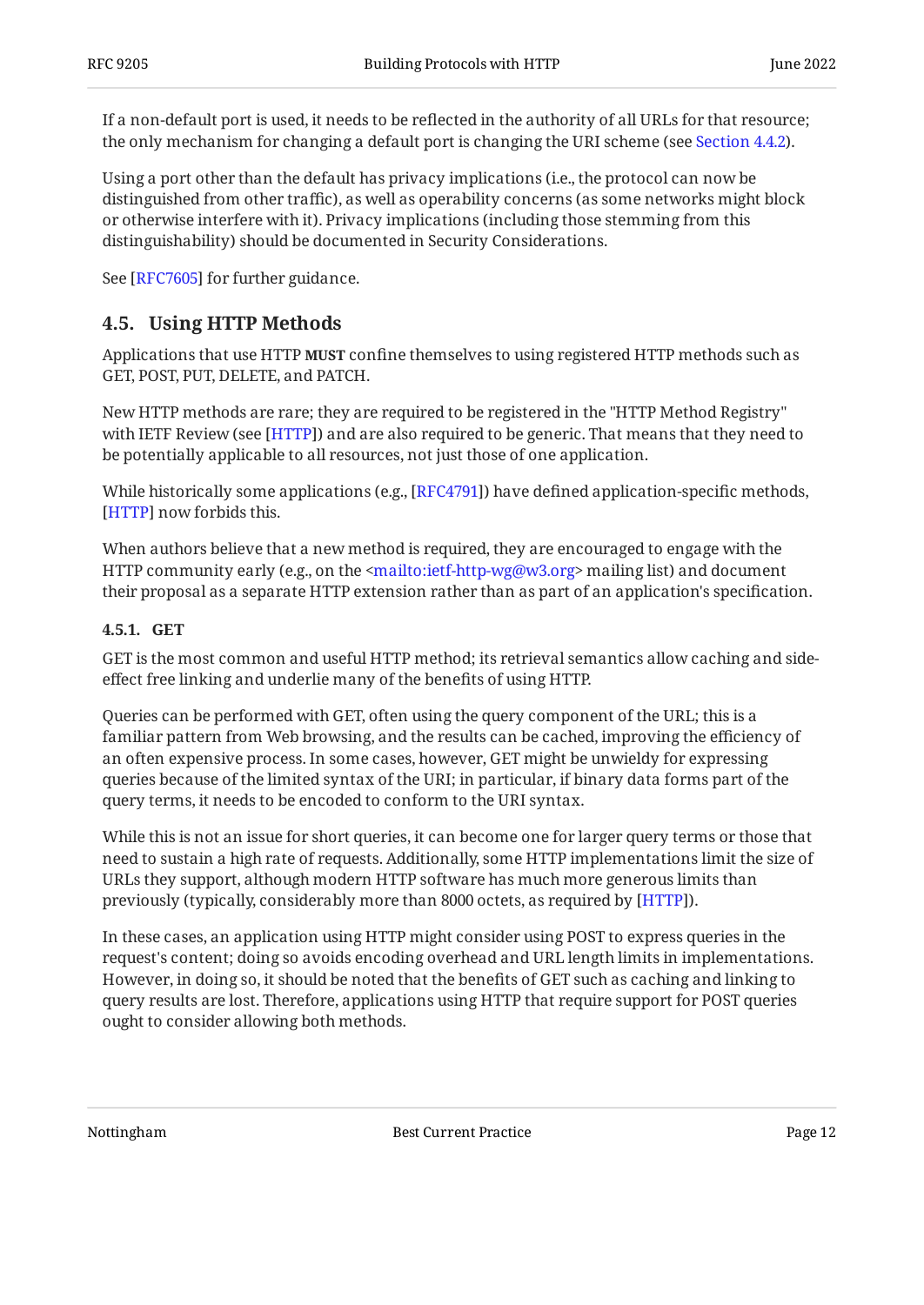Processing of GET requests should not change the application's state or have other side effects that might be significant to the client since implementations can and do retry HTTP GET requests that fail. Furthermore, some GET requests protected by TLS early data might be vulnerable to replay attacks (see [RFC8470]). Note that this does not include logging and similar functions; see . [[HTTP\]](#page-23-2), [Section 9.2.1](https://www.rfc-editor.org/rfc/rfc9110#section-9.2.1)

Finally, note that while the generic HTTP syntax allows a GET request message to contain content, the purpose is to allow message parsers to be generic; per [HTTP], Section 9.3.1, content in a GET is not recommended, has no meaning, and will be either ignored or rejected by generic HTTP software (such as intermediaries, caches, servers, and client libraries).

#### <span id="page-12-0"></span>**[4.5.2. OPTIONS](#page-12-0)**

The OPTIONS method was defined for metadata retrieval and is used both by Web Distributed Authoring and Versioning (WebDAV) [RFC4918] and CORS [FETCH]. Because HTTP-based APIs often need to retrieve metadata about resources, it is often considered for their use.

However, OPTIONS does have significant limitations:

- $\bullet$  It isn't possible to link to the metadata with a simple URL because OPTIONS is not the default method.
- OPTIONS responses are not cacheable because HTTP caches operate on representations of the resource (i.e., GET and HEAD). If OPTIONS responses are cached separately, their interactions with the HTTP cache expiry, secondary keys, and other mechanisms need to be considered.
- $\bullet$  OPTIONS is "chatty" -- requesting metadata separately increases the number of requests needed to interact with the application.
- $\bullet$  Implementation support for OPTIONS is not universal; some servers do not expose the ability to respond to OPTIONS requests without significant effort.

Instead of OPTIONS, one of these alternative approaches might be more appropriate:

- $\bullet$  For server-wide metadata, create a well-known URI [WELL-KNOWN-URI] or use an already existing one if appropriate (e.g., host-meta [\[RFC6415](#page-25-8)]).
- $\bullet$  For metadata about a specific resource, create a separate resource and link to it using a Link response header field or a link serialised into the response's content. See [WEB-LINKING]. Note that the Link header field is available on HEAD responses, which is useful if the client wants to discover a resource's capabilities before they interact with it.

### <span id="page-12-1"></span>**[4.6. Using HTTP Status Codes](#page-12-1)**

HTTP status codes convey semantics both for the benefit of generic HTTP components -- such as caches, intermediaries, and clients -- and applications themselves. However, applications can encounter a number of pitfalls in their use.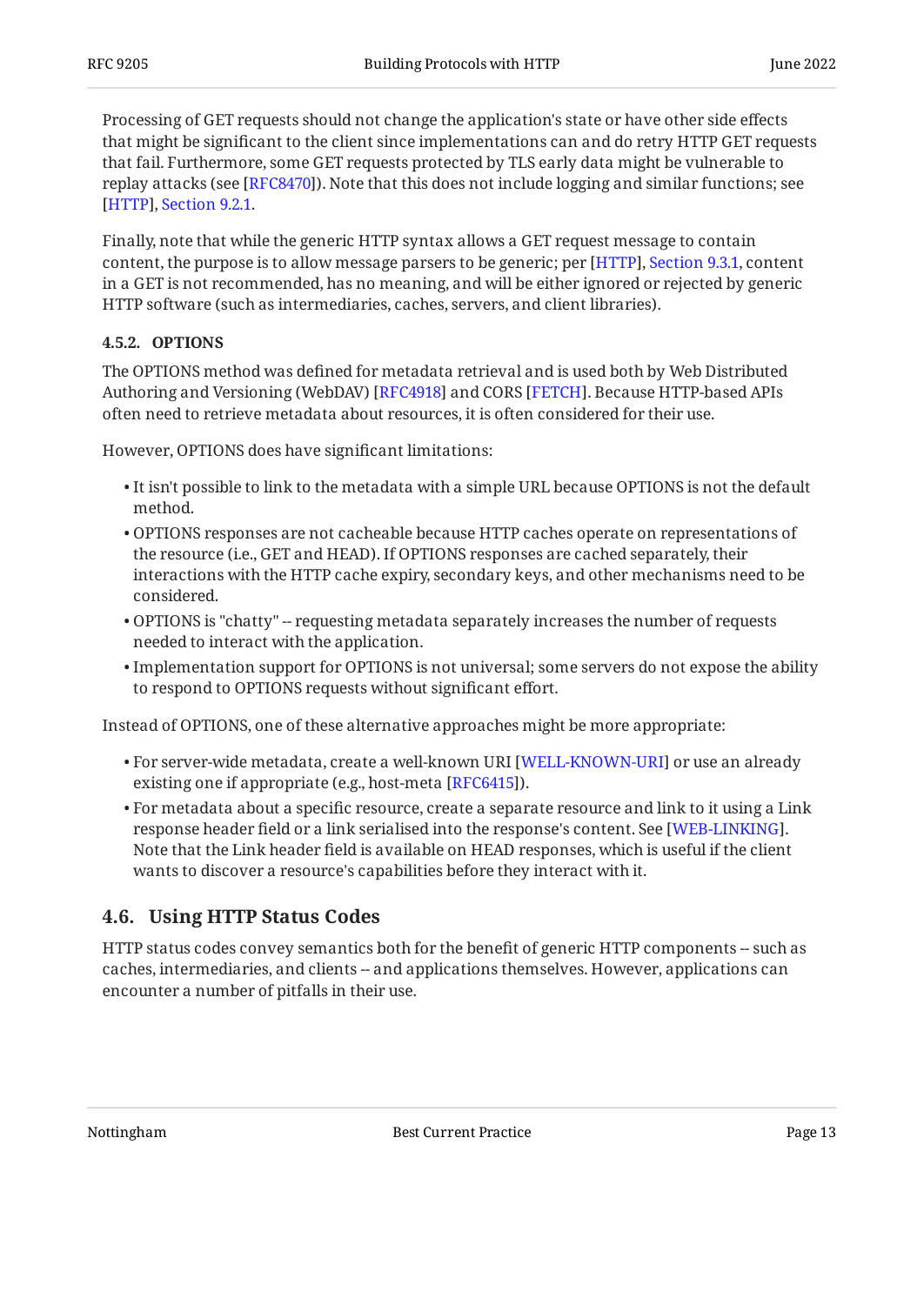First, status codes are often generated by components other than the application itself. This can happen, for example, when network errors are encountered; when a captive portal, proxy, or content delivery network is present; or when a server is overloaded or thinks it is under attack. They can even be generated by generic client software when certain error conditions are encountered. As a result, if an application assigns specific semantics to one of these status codes, a client can be misled about its state because the status code was generated by a generic component, not the application itself.

Furthermore, mapping application errors to individual HTTP status codes one-to-one often leads to a situation where the finite space of applicable HTTP status codes is exhausted. This, in turn, leads to a number of bad practices -- including minting new, application-specific status codes or using existing status codes even though the link between their semantics and the application's is tenuous at best.

Instead, applications using HTTP should define their errors to use the most applicable status code, making generous use of the general status codes (200, 400, and 500) when in doubt. Importantly, they should not specify a one-to-one relationship between status codes and application errors, thereby avoiding the exhaustion issue outlined above.

To distinguish between multiple error conditions that are mapped to the same status code and to avoid the misattribution issue outlined above, applications using HTTP should convey finergrained error information in the response's message content and/or header fields. [\[PROBLEM-](#page-24-11)[DETAILS](#page-24-11)] provides one way to do so.

Because the set of registered HTTP status codes can expand, applications using HTTP should explicitly point out that clients ought to be able to handle all applicable status codes gracefully (i.e., falling back to the generic n00 semantics of a given status code; e.g., 499 can be safely handled as 400 (Bad Request) by clients that don't recognise it). This is preferable to creating a "laundry list" of potential status codes since such a list won't be complete in the foreseeable future.

Applications using HTTP **MUST NOT** re-specify the semantics of HTTP status codes, even if it is only by copying their definition. It is **NOT RECOMMENDED** they require specific reason phrases to be used; the reason phrase has no function in HTTP, is not guaranteed to be preserved by implementations, and is not carried at all in the HTTP/2 [HTTP/2] message format.

Applications **MUST** only use registered HTTP status codes. As with methods, new HTTP status codes are rare and required (by  $[HTTP]$ ) to be registered with IETF Review. Similarly, HTTP status codes are generic; they are required (by [HTTP]) to be potentially applicable to all resources, not just to those of one application.

When authors believe that a new status code is required, they are encouraged to engage with the HTTP community early (e.g., on the <mailto:ietf-http-wg@w3.org> mailing list) and document their proposal as a separate HTTP extension, rather than as part of an application's specification.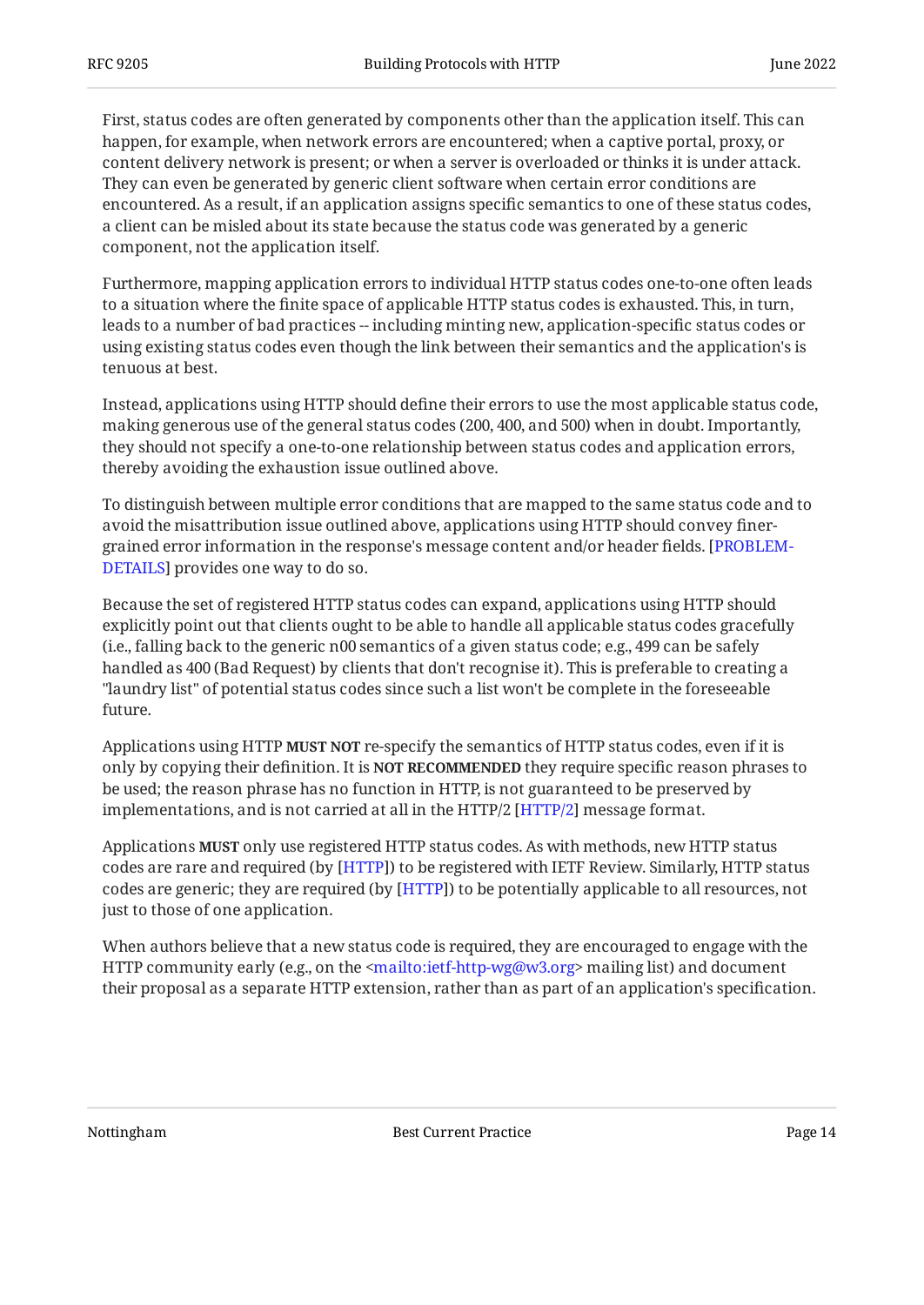#### <span id="page-14-0"></span>**[4.6.1. Redirection](#page-14-0)**

The3xx series of status codes specified in Section 15.4 of [HTTP] directs the user agent to another resource to satisfy the request. The most common of these are 301, 302, 307, and 308, all of which use the Location response header field to indicate where the client should resend the request.

There are two ways that the members of this group of status codes differ:

- Whether they are permanent or temporary. Permanent redirects can be used to update links stored in the client (e.g., bookmarks), whereas temporary ones cannot. Note that this has no effect on HTTP caching; it is completely separate.
- Whether they allow the redirected request to change the request method from POST to GET. Web browsers generally do change POST to GET for 301 and 302; therefore, 308 and 307 were created to allow redirection without changing the method.

This table summarises their relationships:

<span id="page-14-1"></span>

|                                                          | Permanent | <b>Temporary</b> |
|----------------------------------------------------------|-----------|------------------|
| Allows change of the request method from POST to GET 301 |           | 302              |
| Does not allow change of the request method              | 308       | 307              |
| $T_{\alpha}$ $\sim$ 1.1. $\alpha$ 1.1.                   |           |                  |

*[Table 1](#page-14-1)*

The 303 (See Other) status code can be used to inform the client that the result of an operation is available at a different location using GET.

As noted in [\[HTTP](#page-23-2)], a user agent is allowed to automatically follow a 3xx redirect that has a Location response header field, even if they don't understand the semantics of the specific status code. However, they aren't required to do so; therefore, if an application using HTTP desires redirects to be automatically followed, it needs to explicitly specify the circumstances when this is required.

Redirects can be cached (when appropriate cache directives are present), but beyond that, they are not "sticky" -- i.e., redirection of a URI will not result in the client assuming that similar URIs (e.g., with different query parameters) will also be redirected.

Applications using HTTP are encouraged to specify that 301 and 302 responses change the subsequent request method from POST (but no other method) to GET to be compatible with browsers. Generally, when a redirected request is made, its header fields are copied from the original request. However, they can be modified by various mechanisms; e.g., sent Authorization ([HTTP], Section 11) and Cookie ([[COOKIES\]](#page-24-7)) header fields will change if the origin (and sometimes path) of the request changes. An application using HTTP should specify if any request header fields that it defines need to be modified or removed upon a redirect; however, this behaviour cannot be relied upon since a generic client (like a browser) will be unaware of such requirements.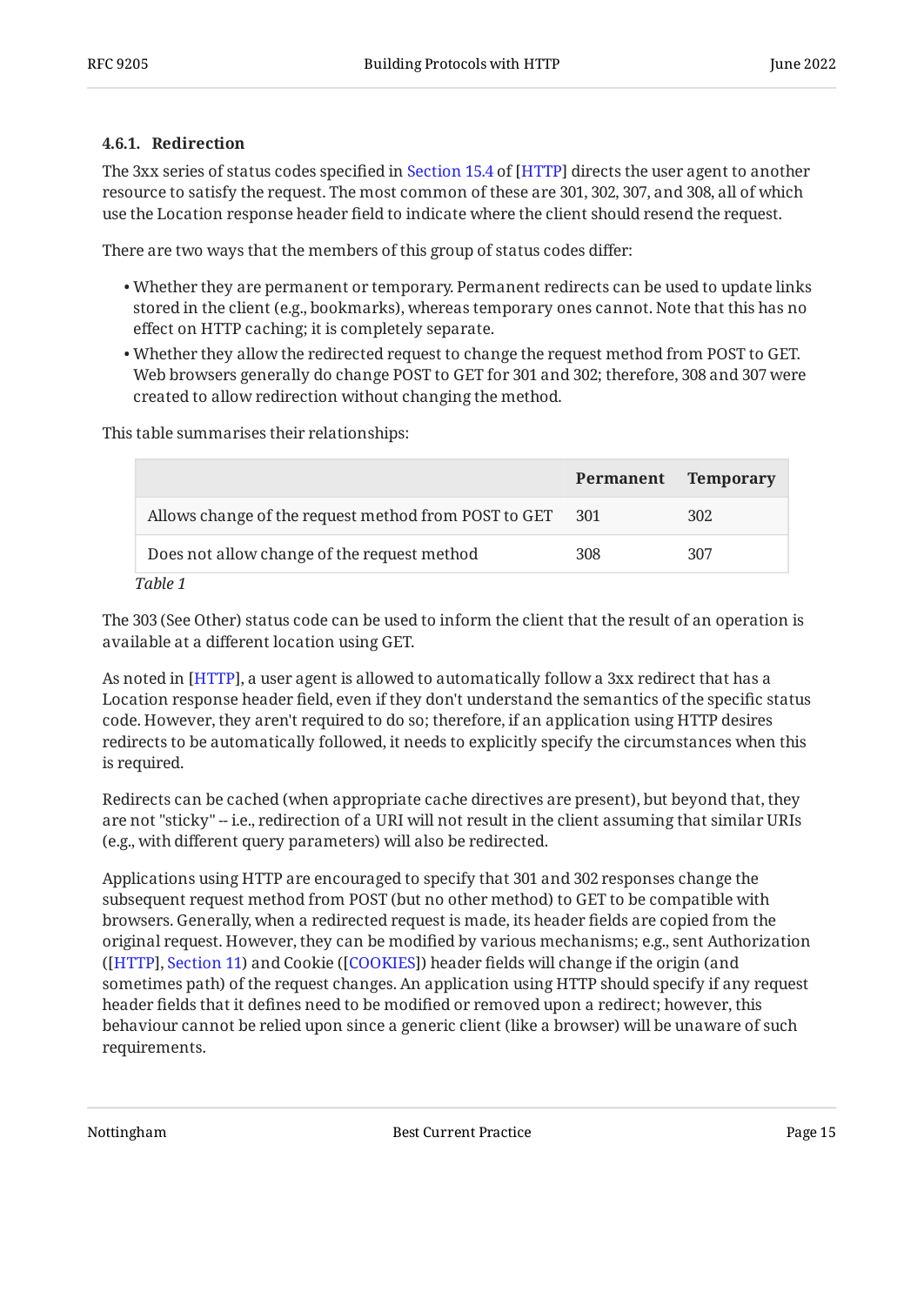## <span id="page-15-0"></span>**[4.7. Specifying HTTP Header Fields](#page-15-0)**

Applications often define new HTTP header fields. Typically, using HTTP header fields is appropriate in a few different situations:

- $\bullet$  The field is useful to intermediaries (who often wish to avoid parsing message content), and/ or
- The field is useful to generic HTTP software (e.g., clients, servers), and/or •
- $\bullet$  It is not possible to include their values in the message content (usually because a format does not allow it).

When the conditions above are not met, it is usually better to convey application-specific information in other places -- e.g., the message content or the URL query string.

Newheader fields MUST be registered, per Section 16.3 of [HTTP].

SeeSection 16.3.2 of [HTTP] for guidelines to consider when minting new header fields. [[STRUCTURED-FIELDS\]](#page-24-12) provides a common structure for new header fields and avoids many issues in their parsing and handling; it is **RECOMMENDED** that new header fields use it.

It is **RECOMMENDED** that header field names be short (even when field compression is used, there is an overhead) but appropriately specific. In particular, if a header field is specific to an application, an identifier for that application can form a prefix to the header field name, separated by a hyphen.

For example, if the "example" application needs to create three header fields, they might be called "example-foo", "example-bar", and "example-baz". Note that the primary motivation here is to avoid consuming more generic field names, not to reserve a portion of the namespace for the application; see [RFC6648] for related considerations.

The semantics of existing HTTP header fields **MUST NOT** be redefined without updating their registration or defining an extension to them (if allowed). For example, an application using HTTP cannot specify that the Location header field has a special meaning in a certain context.

See [Section 4.9](#page-16-0) for the interaction between header fields and HTTP caching; in particular, request headerfields that are used to choose (per Section 4.1 of [HTTP-CACHING]) a response have impact there and need to be carefully considered.

See [Section 4.10](#page-18-0) for considerations regarding header fields that carry application state (e.g., Cookie).

## <span id="page-15-1"></span>**[4.8. D](#page-15-1)efi[ning Message Content](#page-15-1)**

Common syntactic conventions for message contents include JSON [JSON], XML [XML], and Concise Binary Object Representation (CBOR) [\[RFC8949](#page-26-6)]. Best practices for their use are out of scope for this document.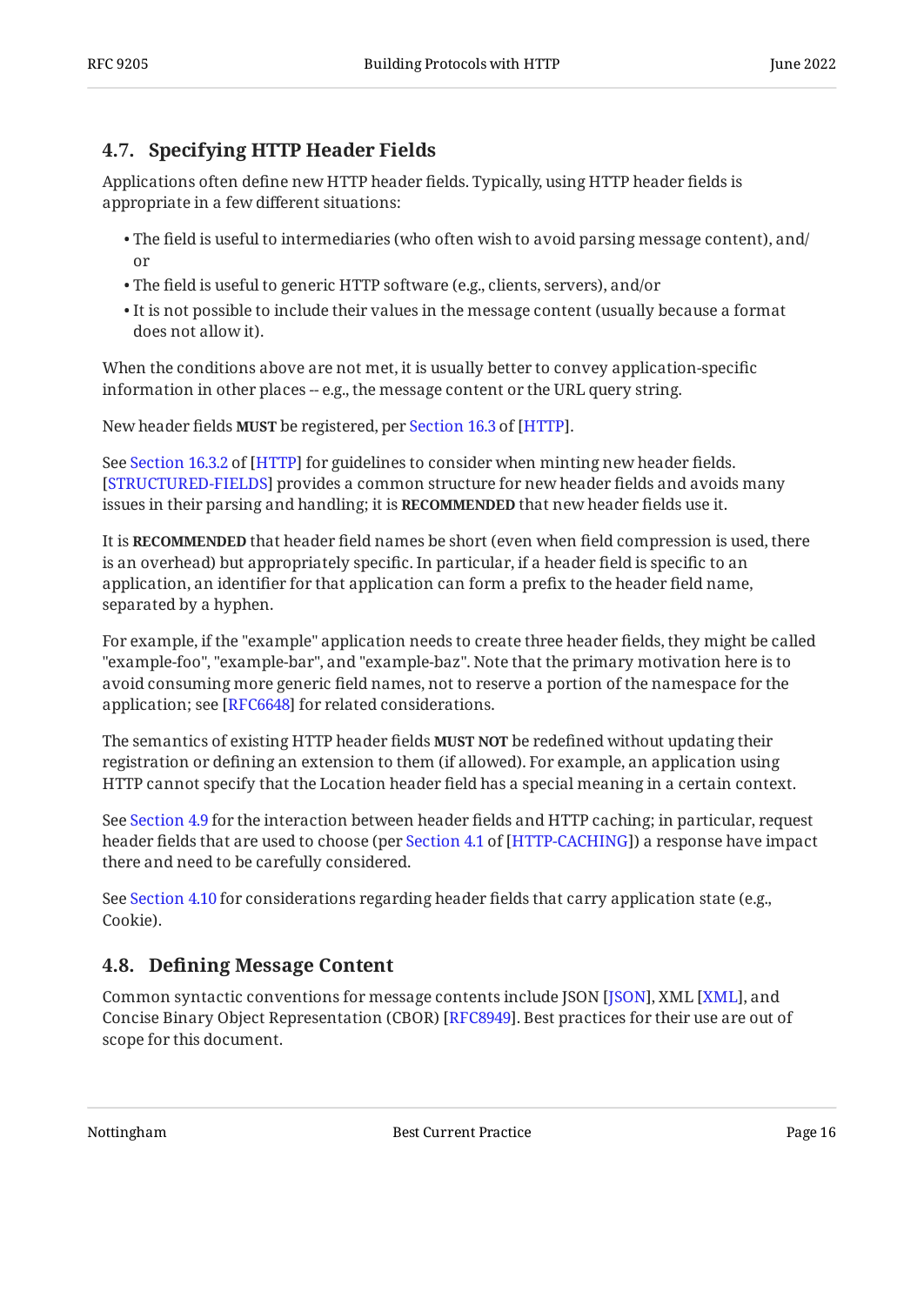Applications should register distinct media types for each format they define; this makes it possible to identify them unambiguously and negotiate for their use. See [RFC6838] for more information.

## <span id="page-16-0"></span>**[4.9. Leveraging HTTP Caching](#page-16-0)**

HTTP caching [HTTP-CACHING] is one of the primary benefits of using HTTP for applications; it provides scalability, reduces latency, and improves reliability. Furthermore, HTTP caches are readily available in browsers and other clients, networks as forward and reverse proxies, content delivery networks, and as part of server software.

Even when an application using HTTP isn't designed to take advantage of caching, it needs to consider how caches will handle its responses to preserve correct behaviour when one is interposed (whether in the network, server, client, or intervening infrastructure).

#### <span id="page-16-1"></span>**[4.9.1. Freshness](#page-16-1)**

Assigning even a short freshness lifetime ([\[HTTP-CACHING](#page-23-8)], [Section 4.2](https://www.rfc-editor.org/rfc/rfc9111#section-4.2)) -- e.g., 5 seconds -- allows a response to be reused to satisfy multiple clients and/or a single client making the same request repeatedly. In general, if it is safe to reuse something, consider assigning a freshness lifetime.

The most common method for specifying freshness is the max-age response directive ( [\[HTTP-](#page-23-8)[CACHING\]](#page-23-8), [Section 5.2.2.1](https://www.rfc-editor.org/rfc/rfc9111#section-5.2.2.1)). The Expires header field ([\[HTTP-CACHING](#page-23-8)], [Section 5.3](https://www.rfc-editor.org/rfc/rfc9111#section-5.3)) can also be used, but it is not necessary; all modern cache implementations support the Cache-Control header field, and specifying freshness as a delta is usually more convenient and less error-prone.

It is not necessary to add the public response directive ([\[HTTP-CACHING](#page-23-8)], [Section 5.2.2.9](https://www.rfc-editor.org/rfc/rfc9111#section-5.2.2.9)) to cache most responses; it is only necessary when it's desirable to store an authenticated response, or when the status code isn't understood by the cache and there isn't explicit freshness information available.

In some situations, responses without explicit cache freshness directives will be stored and served using a heuristic freshness lifetime; see [HTTP-CACHING], Section 4[.](https://www.rfc-editor.org/rfc/rfc9111#section-4.2.2)2.2. As the heuristic is not under the control of the application, it is generally preferable to set an explicit freshness lifetime or make the response explicitly uncacheable.

If caching of a response is not desired, the appropriate cache response directive is no-store. Other directives are not necessary, and no-store only needs to be sent in situations where the response might be cached; see [HTTP-CACHING], Section 3[.](https://www.rfc-editor.org/rfc/rfc9111#section-3) Note that the no-cache directive allows a response to be stored, just not reused by a cache without validation; it does not prevent caching (despite its name).

For example, this response cannot be stored or reused by a cache: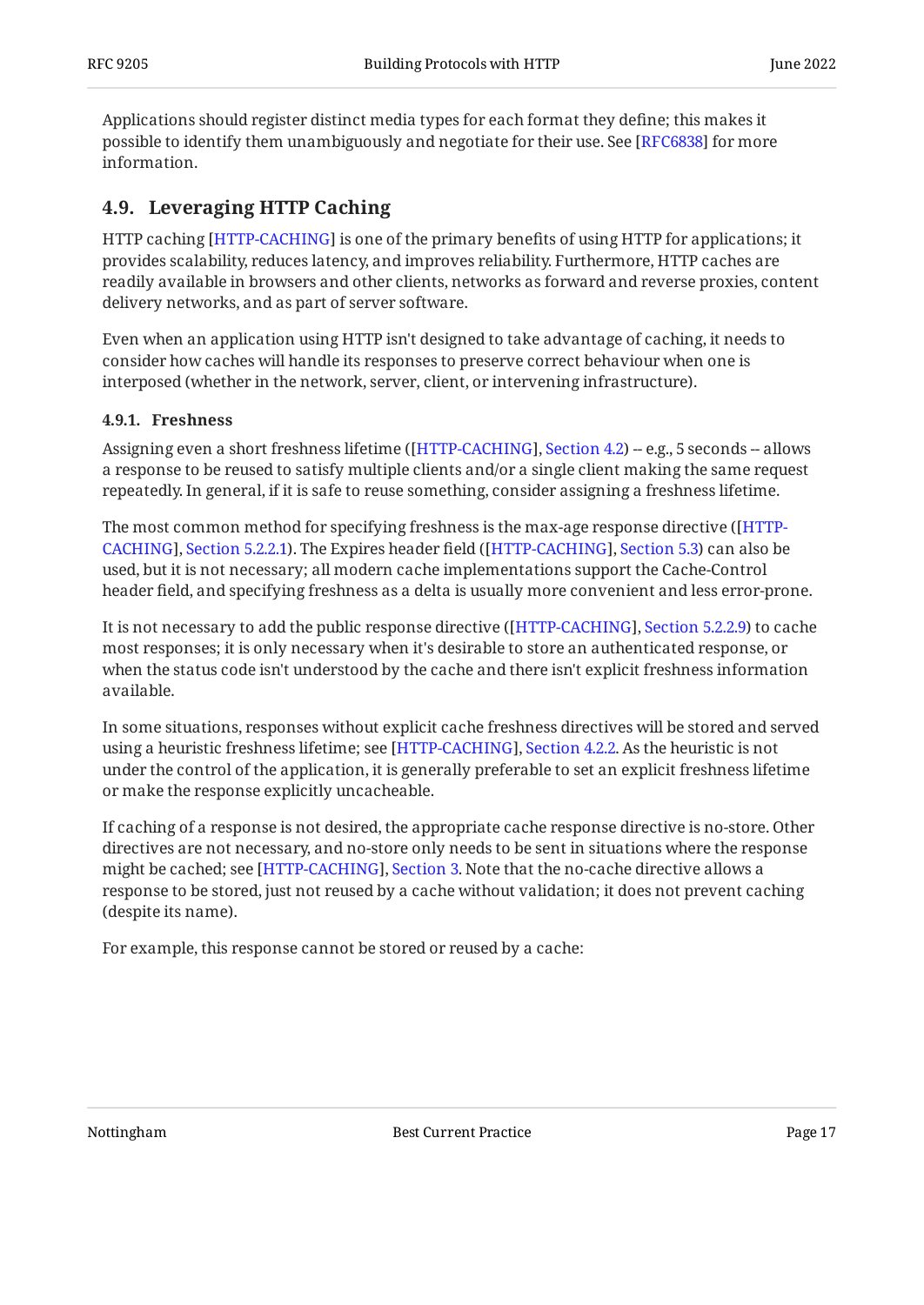```
HTTP/1.1 200 OK
Content-Type: application/example+xml
Cache-Control: no-store
[content]
```
#### <span id="page-17-0"></span>**[4.9.2. Stale Responses](#page-17-0)**

Authors should understand that stale responses (e.g., with Cache-Control: max-age=0) can be reused by caches when disconnected from the origin server; this can be useful for handling network issues.

If doing so is not suitable for a given response, the origin should send the must-revalidate cache directive.See Section 4.2.4 of [HTTP-CACHING] and also [RFC5861] for additional controls over stale content.

Stale responses can be refreshed by assigning a validator, saving both transfer bandwidth and latencyfor large responses; see <mark>Section 13 of [HTTP]</mark>.

#### <span id="page-17-1"></span>**[4.9.3. Caching and Application Semantics](#page-17-1)**

When an application has a need to express a lifetime that's separate from the freshness lifetime, this should be conveyed separately, either in the response's content or in a separate header field. When this happens, the relationship between HTTP caching and that lifetime needs to be carefully considered since the response will be used as long as it is considered fresh.

In particular, application authors need to consider how responses that are not freshly obtained from the origin server should be handled; if they have a concept like a validity period, this will need to be calculated considering the age of the response (see [\[HTTP-CACHING](#page-23-8)], [Section 4.2.3](https://www.rfc-editor.org/rfc/rfc9111#section-4.2.3)).

<span id="page-17-2"></span>One way to address this is to explicitly specify that responses need to be fresh upon use.

#### **[4.9.4. Varying Content Based Upon the Request](#page-17-2)**

If an application uses a request header field to change the response's header fields or content, authors should point out that this has implications for caching; in general, such resources need to either make their responses uncacheable (e.g., with the no-store cache directive defined in [\[HTTP-](#page-23-8)[CACHING\]](#page-23-8), [Section 5.2.2.5](https://www.rfc-editor.org/rfc/rfc9111#section-5.2.2.5)) or send the Vary response header field ([[HTTP\]](#page-23-2), [Section 12.5.5](https://www.rfc-editor.org/rfc/rfc9110#section-12.5.5)) on all responses from that resource (including the "default" response).

For example, this response:

```
HTTP/1.1 200 OK
Content-Type: application/example+xml
Cache-Control: max-age=60
ETag: "sa0f8wf20fs0f"
Vary: Accept-Encoding
[content]
```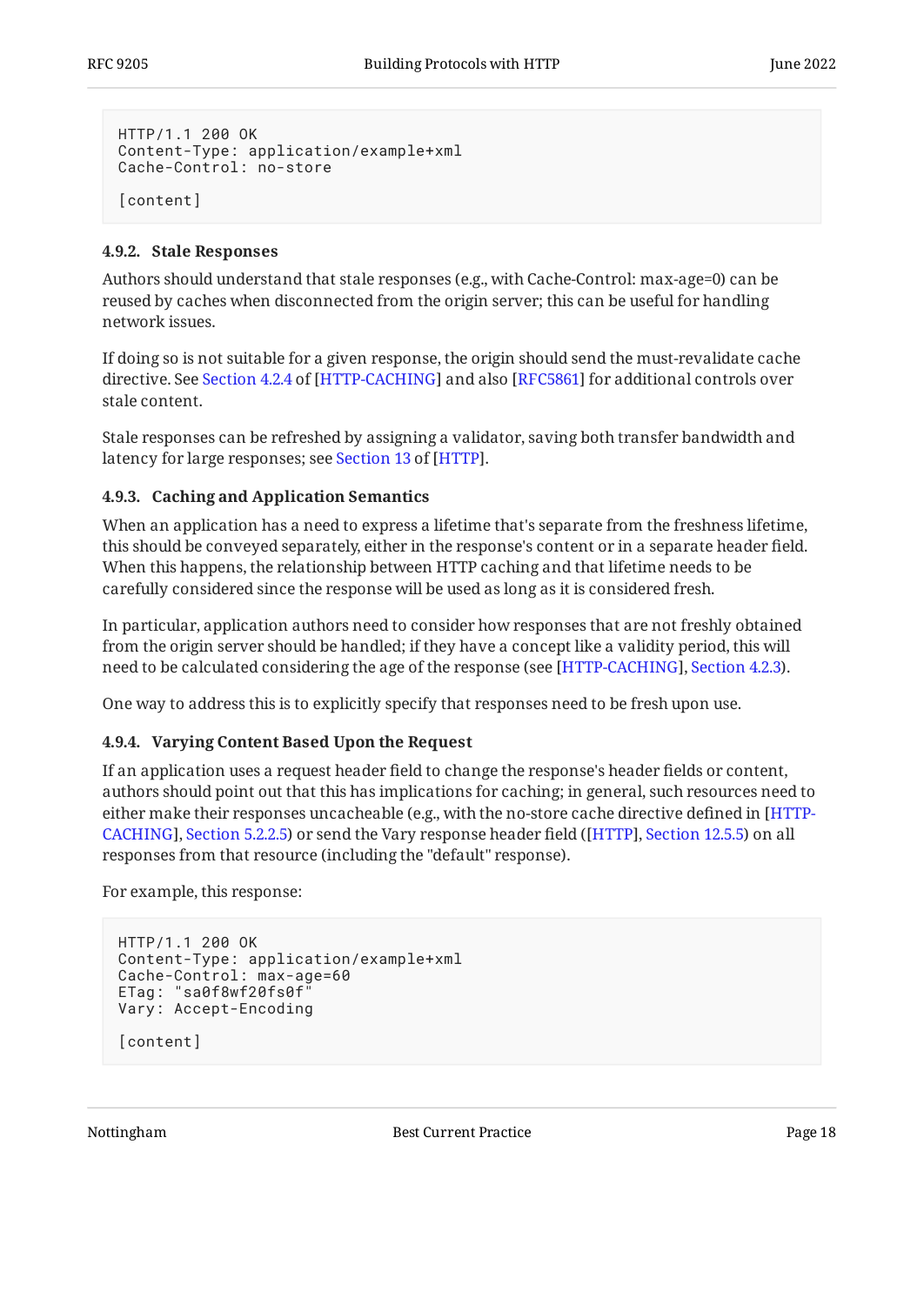can be stored for 60 seconds by both private and shared caches, can be revalidated with If-None-Match, and varies on the Accept-Encoding request header field.

## <span id="page-18-0"></span>**[4.10. Handling Application State](#page-18-0)**

Applications can use stateful cookies [COOKIES] to identify a client and/or store client-specific data to contextualise requests.

When used, it is important to carefully specify the scoping and use of cookies; if the application exposes sensitive data or capabilities (e.g., by acting as an ambient authority), exploits are possible. Mitigations include using a request-specific token to ensure the intent of the client.

## <span id="page-18-1"></span>**[4.11. Making Multiple Requests](#page-18-1)**

Clients often need to send multiple requests to perform a task.

In HTTP/1 [HTTP/1.1], parallel requests are most often supported by opening multiple connections. Application performance can be impacted when too many simultaneous connections are used because connections' congestion control will not be coordinated. Furthermore, it can be difficult for applications to decide when to issue and which connection to use for a given request, further impacting performance.

HTTP/2 [HTTP/2] and HTTP/3 [HTTP/3] offer multiplexing to applications, removing the need to use multiple connections. However, application performance can still be significantly affected by how the server chooses to prioritize responses. Depending on the application, it might be best for the server to determine the priority of responses or for the client to hint its priorities to the server (see, e.g., [\[HTTP-PRIORITY](#page-24-13)]).

In all versions of HTTP, requests are made independently -- you can't rely on the relative order of two requests to guarantee their processing order. This is because they might be sent over a multiplexed protocol by an intermediary or sent to different origin servers, or the server might even perform processing in a different order. If two requests need strict ordering, the only reliable way to ensure the outcome is to issue the second request when the final response to the first has begun.

Applications **MUST NOT** make assumptions about the relationship between separate requests on a single transport connection; doing so breaks many of the assumptions of HTTP as a stateless protocol and will cause problems in interoperability, security, operability, and evolution.

## <span id="page-18-2"></span>**[4.12. Client Authentication](#page-18-2)**

Applications can use HTTP authentication (Section 11 of [HTTP]) to identify clients. Per [[RFC7617\]](#page-25-10), the Basic authentication scheme is not suitable for protecting sensitive or valuable information unless the channel is secure (e.g., using the "https" URI scheme). Likewise, [[RFC7616\]](#page-25-11) requires the Digest authentication scheme to be used over a secure channel.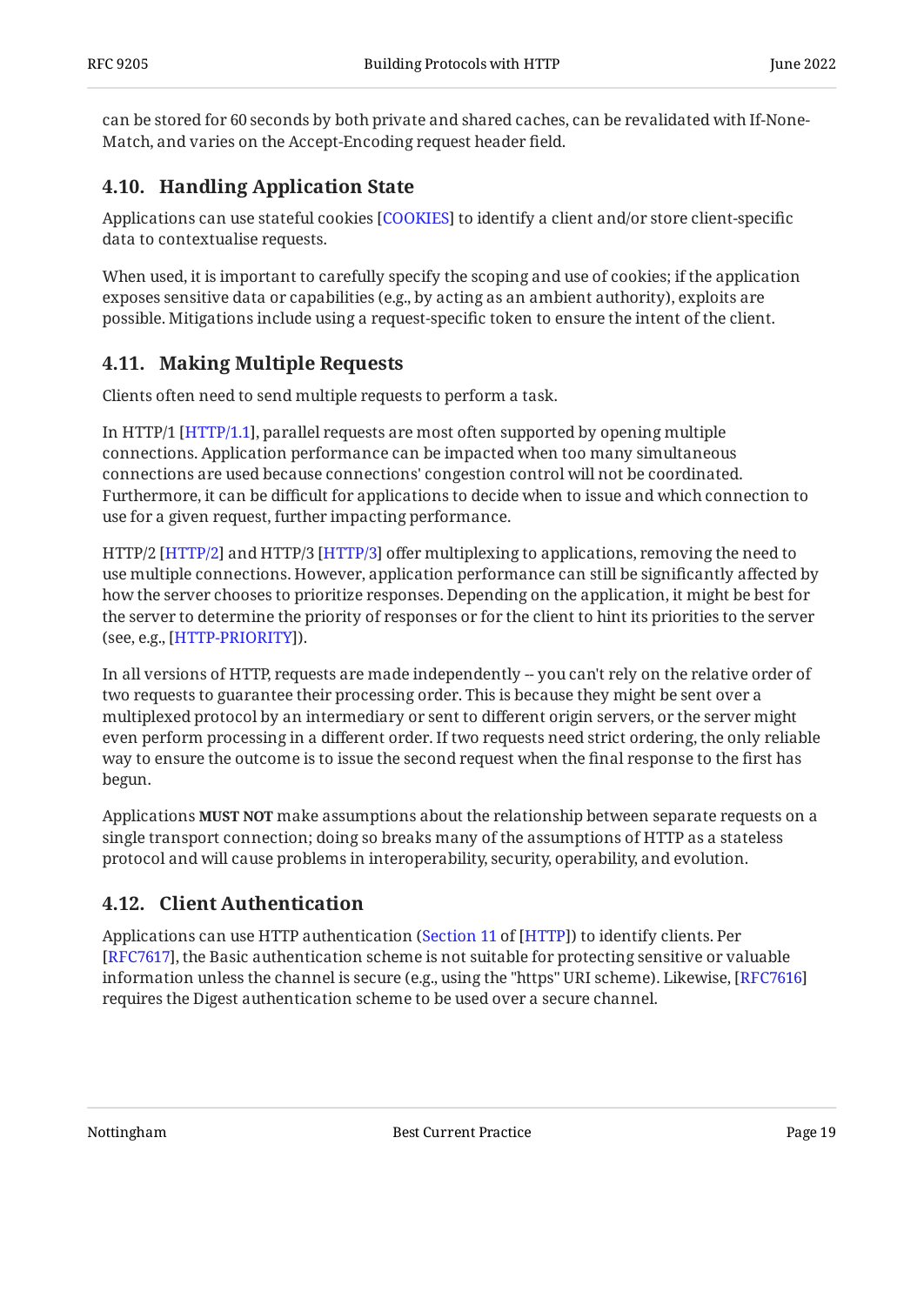With HTTPS, clients might also be authenticated using certificates [RFC8446], but note that such authentication is intrinsically scoped to the underlying transport connection. As a result, a client has no way of knowing whether the authenticated status was used in preparing the response (though Vary: \* and/or the private cache directive can provide a partial indication), and the only way to obtain a specifically unauthenticated response is to open a new connection.

When used, it is important to carefully specify the scoping and use of authentication; if the application exposes sensitive data or capabilities (e.g., by acting as an ambient authority; see [Section 8.3](https://www.rfc-editor.org/rfc/rfc6454#section-8.3) of [\[RFC6454\]](#page-23-7)), exploits are possible. Mitigations include using a request-specific token to ensure the intent of the client.

## <span id="page-19-0"></span>**[4.13. Coexisting with Web Browsing](#page-19-0)**

Even if there is not an intent for an application to be used with a Web browser, its resources will remain available to browsers and other HTTP clients. This means that all such applications that use HTTP need to consider how browsers will interact with them, particularly regarding security.

For example, if an application's state can be changed using a POST request, a Web browser can easily be coaxed into cross-site request forgery (CSRF) from arbitrary Web sites.

Or, if an attacker gains control of content returned from the application's resources (for example, part of the request is reflected in the response, or the response contains external information that the attacker can change), they can inject code into the browser and access data and capabilities as if they were the origin -- a technique known as a cross-site scripting (XSS) attack.

This is only a small sample of the kinds of issues that applications using HTTP must consider. Generally, the best approach is to actually consider the application as a Web application, and to follow best practices for their secure development.

A complete enumeration of such practices is out of scope for this document, but some considerations include:

- Using an application-specific media type in the Content-Type header field, and requiring clients to fail if it is not used.
- $\bullet$  Using X-Content-Type-Options: nosniff [[FETCH](#page-24-6)] to ensure that content under attacker control can't be coaxed into a form that is interpreted as active content by a Web browser.
- $\bullet$  Using Content-Security-Policy [[CSP\]](#page-24-14) to constrain the capabilities of active content (i.e., that which can execute scripts, such as  $HTML$   $[HTML]$  and PDF), thereby mitigating XSS attacks.
- $\bullet$  Using Referrer-Policy [REFERRER-POLICY] to prevent sensitive data in URLs from being leaked in the Referer request header field.
- Using the 'HttpOnly' flag on Cookies to ensure that cookies are not exposed to browser scripting languages [COOKIES].
- Avoiding use of compression on any sensitive information (e.g., authentication tokens, passwords), as the scripting environment offered by Web browsers allows an attacker to repeatedly probe the compression space; if the attacker has access to the network path of the communication, they can use this capability to recover that information.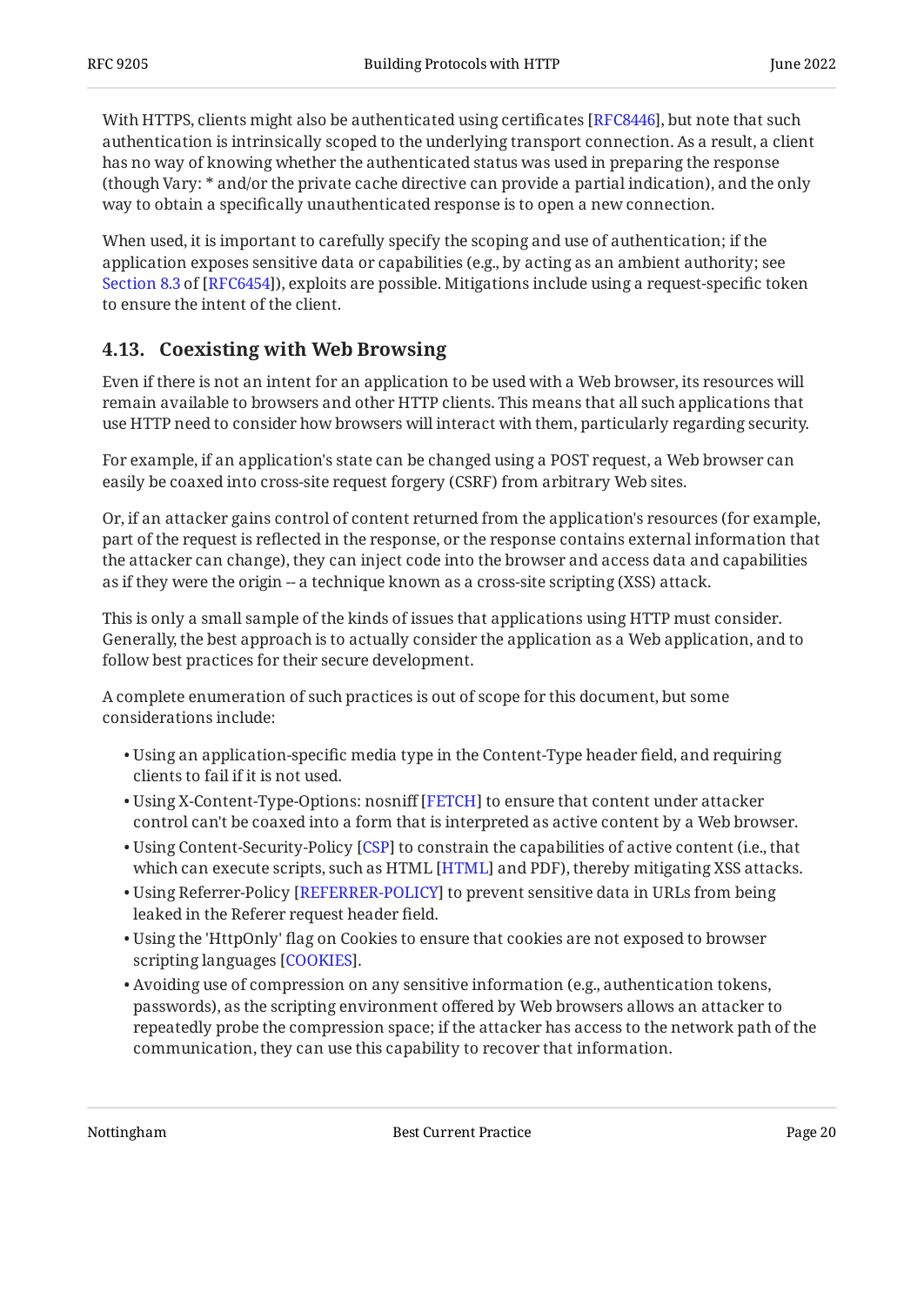Depending on how they are intended to be deployed, specifications for applications using HTTP might require the use of these mechanisms in specific ways or might merely point them out in Security Considerations.

An example of an HTTP response from an application that does not intend for its content to be treated as active by browsers might look like this:

```
HTTP/1.1 200 OK
Content-Type: application/example+json
X-Content-Type-Options: nosniff
Content-Security-Policy: default-src 'none'
Cache-Control: max-age=3600
Referrer-Policy: no-referrer
[content]
```
If an application has browser compatibility as a goal, client interaction ought to be defined in terms of [FETCH] since that is the abstraction that browsers use for HTTP; it enforces many of these best practices.

## <span id="page-20-0"></span>**[4.14. Maintaining Application Boundaries](#page-20-0)**

Because many HTTP capabilities are scoped to the origin [[RFC6454\]](#page-23-7), applications also need to consider how deployments might interact with other applications (including Web browsing) that use the same origin server.

For example, if cookies [COOKIES] are used to carry application state, they will be sent with all requests to the origin by default (unless scoped by path), and the application might receive cookies from other applications on the origin server. This can lead to security issues as well as collision in cookie names.

One solution to these issues is to require a dedicated hostname for the application so that it has a unique origin. However, it is often desirable to allow multiple applications to be deployed on a single hostname; doing so provides the most deployment flexibility and enables them to be "mixed" together (see [BCP190] for details).

Therefore, applications using HTTP should strive to allow multiple applications on an origin. Specifically, when specifying the use of cookies, HTTP authentication realms [HTTP], or other origin-wide HTTP mechanisms, applications using HTTP should not mandate the use of a particular name but instead let deployments configure them. Consideration should be given to scoping them to part of the origin, using their specified mechanisms for doing so.

Modern Web browsers constrain the ability of content from one origin to access resources from another to avoid leaking private information. As a result, applications that wish to expose crossorigin data to browsers will need to implement the CORS protocol; see [FETCH].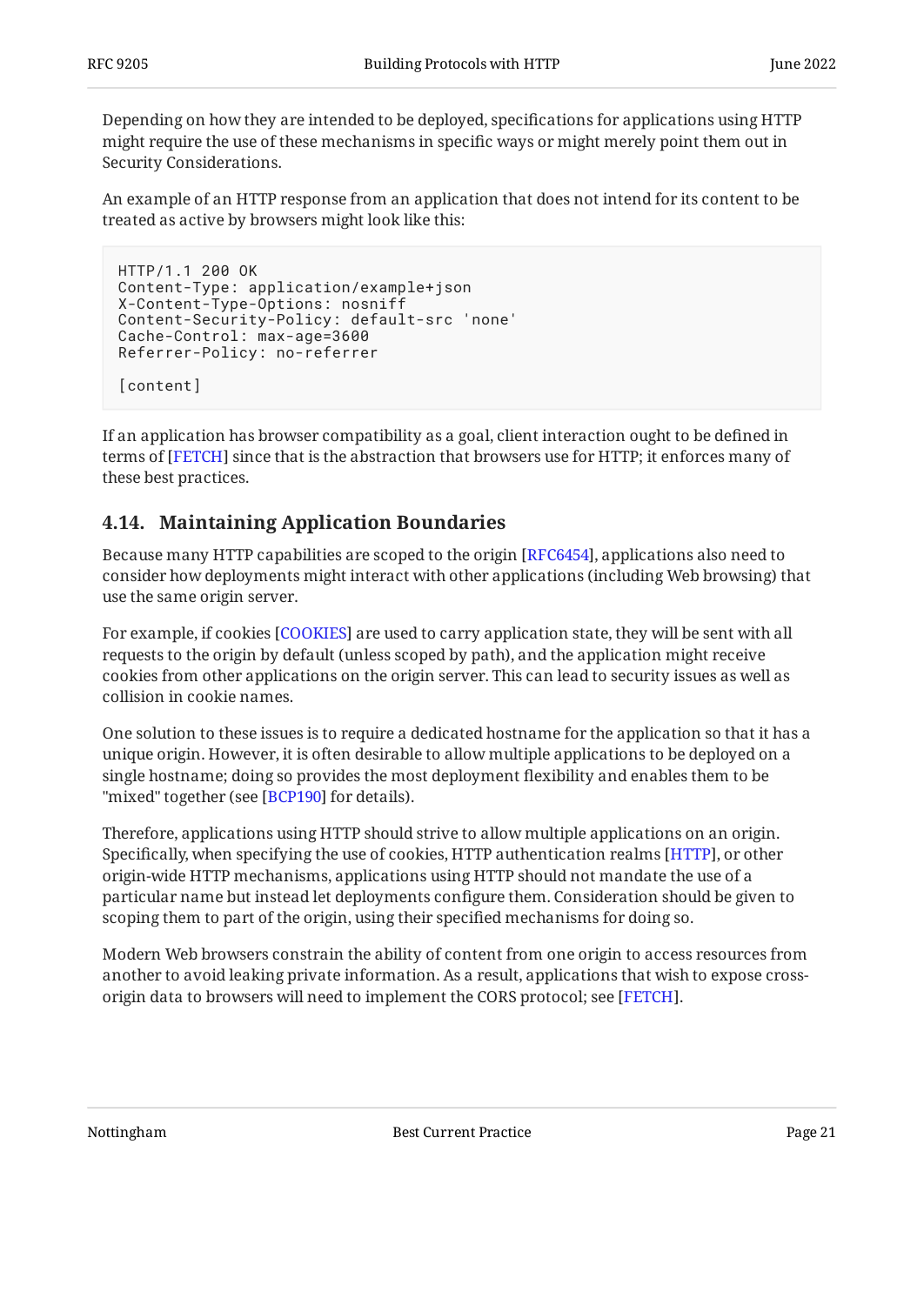### <span id="page-21-0"></span>**[4.15. Using Server Push](#page-21-0)**

HTTP/2 added the ability for servers to "push" request/response pairs to clients in [[HTTP/2](#page-24-2)], [Section 8.4](https://www.rfc-editor.org/rfc/rfc9113#section-8.4). While server push seems like a natural fit for many common application semantics (e.g., "fanout" and publish/subscribe), a few caveats should be noted:

- $\bullet$  Server push is hop by hop; that is, it is not automatically forwarded by intermediaries. As a result, it might not work easily (or at all) with proxies, reverse proxies, and content delivery networks.
- $\bullet$  Server push can have a negative performance impact on HTTP when used incorrectly, particularly if there is contention with resources that have actually been requested by the client.
- $\bullet$  Server push is implemented differently in different clients, especially regarding interaction with HTTP caching, and capabilities might vary.
- APIs for server push are currently unavailable in some implementations and vary widely in others. In particular, there is no current browser API for it.
- Server push is not supported in HTTP/1.1 or HTTP/1.0. •
- $\bullet$  Server push does not form part of the "core" semantics of HTTP and therefore might not be supported by future versions of the protocol.

Applications wishing to optimise cases where the client can perform work related to requests before the full response is available (e.g., fetching links for things likely to be contained within) might benefit from using the 103 (Early Hints) status code; see [\[RFC8297](#page-25-13)].

Applications using server push directly need to enforce the requirements regarding authority in [[HTTP/2](#page-24-2)], [Section 8.4](https://www.rfc-editor.org/rfc/rfc9113#section-8.4) to avoid cross-origin push attacks.

## <span id="page-21-1"></span>**[4.16. Allowing Versioning and Evolution](#page-21-1)**

It's often necessary to introduce new features into application protocols and change existing ones.

In HTTP, backwards-incompatible changes can be made using mechanisms such as:

- $\bullet$  Using a distinct link relation type [\[WEB-LINKING](#page-24-1)] to identify a URL for a resource that implements the new functionality.
- $\bullet$  Using a distinct media type [[RFC6838\]](#page-23-6) to identify formats that enable the new functionality.
- Using a distinct HTTP header field to implement new functionality outside the message content.

## <span id="page-21-2"></span>**[5. IANA Considerations](#page-21-2)**

This document has no IANA actions.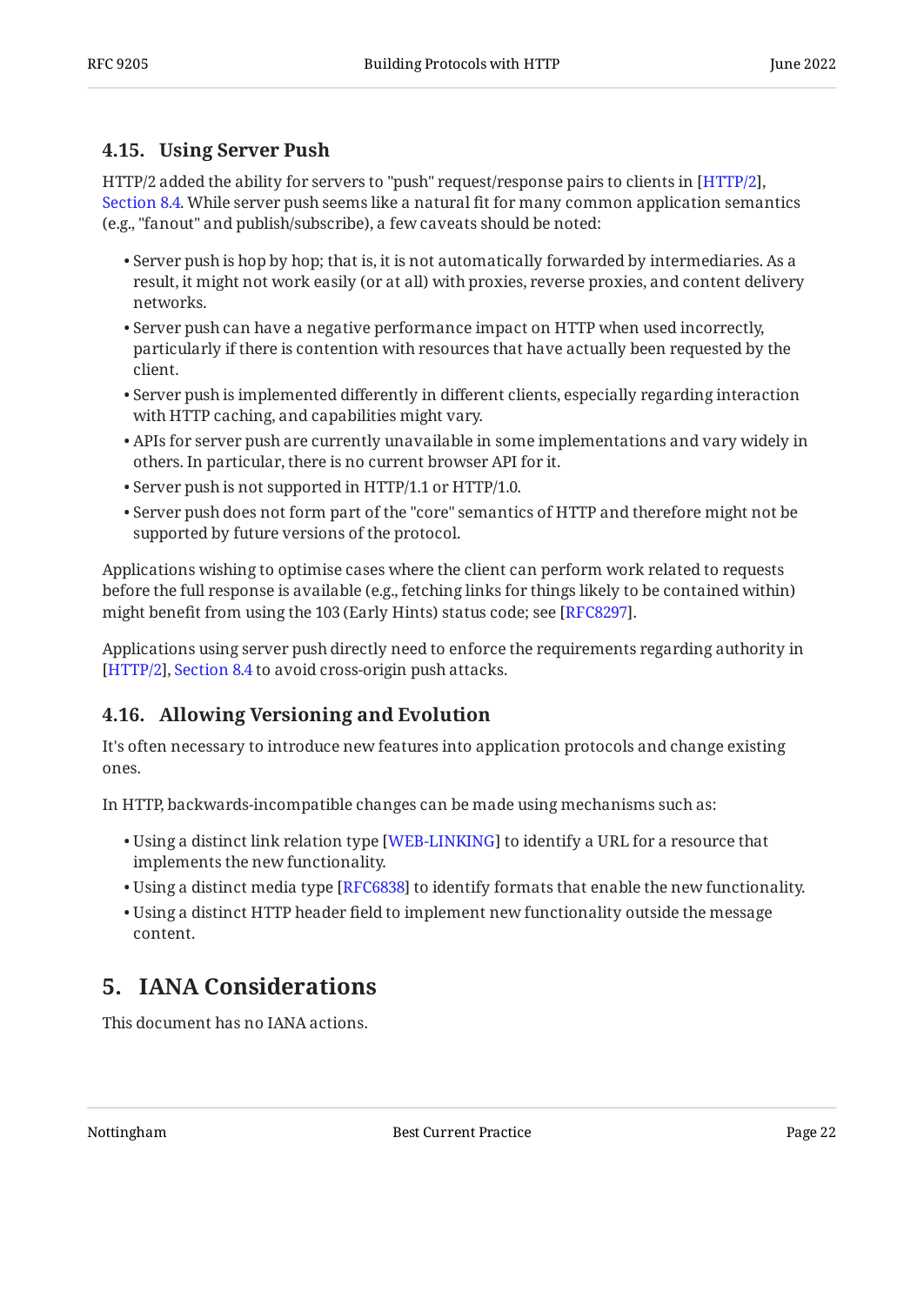## <span id="page-22-0"></span>**[6. Security Considerations](#page-22-0)**

Applications using HTTP are subject to the security considerations of HTTP itself and any extensions used; [HTTP], [HTTP-CACHING], and [WEB-LINKING] are often relevant, amongst others.

[Section 4.4.2](#page-10-0) recommends support for "https" URLs and discourages the use of "http" URLs to provide authentication, integrity, and confidentiality, as well as to mitigate pervasive monitoring attacks. Many applications using HTTP perform authentication and authorization with bearer tokens (e.g., in session cookies). If the transport is unencrypted, an attacker that can eavesdrop upon or modify HTTP communications can often escalate their privilege to perform operations on resources.

[Section 4.9.3](#page-17-1) highlights the potential for mismatch between HTTP caching and applicationspecific storage of responses or information therein.

[Section 4.10](#page-18-0) discusses the impact of using stateful mechanisms in the protocol as ambient authority and suggests a mitigation.

[Section 4.13](#page-19-0) highlights the implications of Web browsers' capabilities on applications that use HTTP.

[Section 4.14](#page-20-0) discusses the issues that arise when applications are deployed on the same origin as websites (and other applications).

[Section 4.15](#page-21-0) highlights risks of using HTTP/2 server push in a manner other than that specified.

Applications that use HTTP in a manner that involves modification of implementations -- for example, requiring support for a new URI scheme or a non-standard method -- risk having those implementations "fork" from their parent HTTP implementations, with the possible result that they do not benefit from patches and other security improvements incorporated upstream.

## <span id="page-22-1"></span>**[6.1. Privacy Considerations](#page-22-1)**

HTTP clients can expose a variety of information to servers. Besides information that's explicitly sent as part of an application's operation (for example, names and other user-entered data) and "on the wire" (which is one of the reasons "https" is recommended in [Section 4.4.2\)](#page-10-0), other information can be gathered through less obvious means -- often by connecting activities of a user over time.

This includes session information, tracking the client through fingerprinting, and code execution.

Session information includes things like the IP address of the client, TLS session tickets, Cookies, ETags stored in the client's cache, and other stateful mechanisms. Applications are advised to avoid using session mechanisms unless they are unavoidable or necessary for operation, in which case these risks need to be documented. When they are used, implementations should be encouraged to allow clearing such state.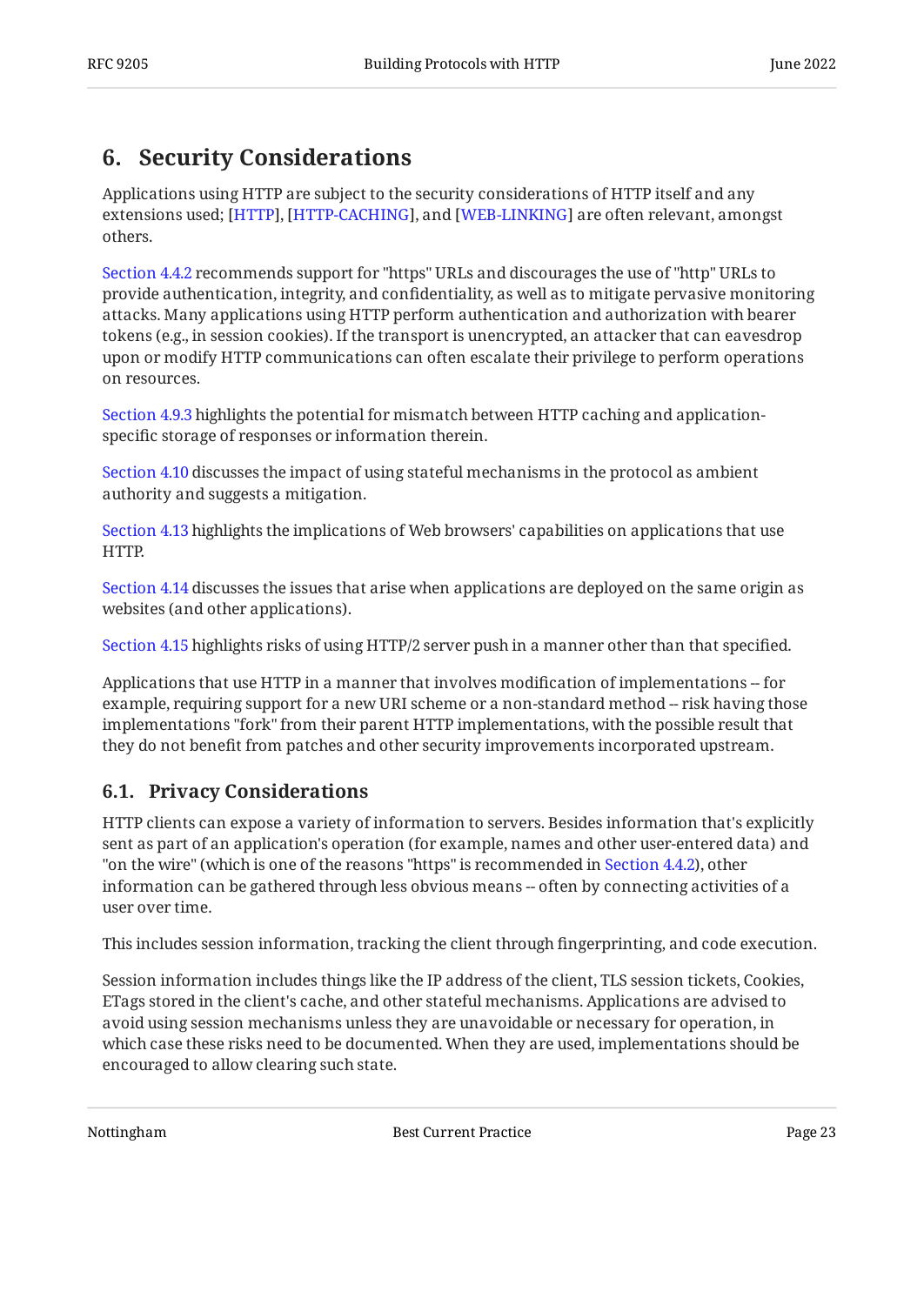Fingerprinting uses unique aspects of a client's messages and behaviours to connect disparate requests and connections. For example, the User-Agent request header field conveys specific information about the implementation; the Accept-Language request header field conveys the users' preferred language. In combination, a number of these markers can be used to uniquely identify a client, impacting its control over its data. As a result, applications are advised to specify that clients should only emit the information they need to function in requests.

Finally, if an application exposes the ability to execute code, great care needs to be taken since any ability to observe its environment can be used as an opportunity to both fingerprint the client and to obtain and manipulate private data (including session information). For example, access to high-resolution timers (even indirectly) can be used to profile the underlying hardware, creating a unique identifier for the system. Applications are advised to avoid allowing the use of mobile code where possible; when it cannot be avoided, the resulting system's security properties need be carefully scrutinised.

## <span id="page-23-1"></span><span id="page-23-0"></span>**[7. References](#page-23-0)**

### <span id="page-23-5"></span>**[7.1. Normative References](#page-23-1)**

- <span id="page-23-2"></span>**[BCP190]** Nottingham, M., "URI Design and Ownership", BCP 190, RFC 8820, DOI 10.17487/ RFC8820, June 2020, [<https://www.rfc-editor.org/rfc/rfc8820>](https://www.rfc-editor.org/rfc/rfc8820).
	- **[HTTP]** Fielding, R., Ed., Nottingham, M., Ed., and J. Reschke, Ed., "HTTP Semantics", STD 97, RFC 9110, DOI 10.17487/RFC9110, June 2022, [<https://www.rfc-editor.org/info/](https://www.rfc-editor.org/info/rfc9110) . [rfc9110](https://www.rfc-editor.org/info/rfc9110)>
- <span id="page-23-9"></span><span id="page-23-8"></span><span id="page-23-7"></span><span id="page-23-3"></span>**[HTTP-CACHING]** Fielding, R., Ed., Nottingham, M., Ed., and J. Reschke, Ed., "HTTP Caching", STD 98, RFC 9111, DOI 10.17487/RFC9111, June 2022, [<https://www.rfc-editor.org/info/](https://www.rfc-editor.org/info/rfc9111) . [rfc9111](https://www.rfc-editor.org/info/rfc9111)>
	- **[RFC2119]** Bradner, S., "Key words for use in RFCs to Indicate Requirement Levels", BCP 14, RFC 2119, DOI 10.17487/RFC2119, March 1997, [<https://www.rfc-editor.org/info/](https://www.rfc-editor.org/info/rfc2119) . [rfc2119](https://www.rfc-editor.org/info/rfc2119)>
	- **[RFC6454]** Barth, A., "The Web Origin Concept", RFC 6454, DOI 10.17487/RFC6454, December 2011, <[https://www.rfc-editor.org/info/rfc6454>](https://www.rfc-editor.org/info/rfc6454).
	- **[RFC6648]** Saint-Andre, P., Crocker, D., and M. Nottingham, "Deprecating the "X-" Prefix and Similar Constructs in Application Protocols", BCP 178, RFC 6648, DOI 10.17487/ RFC6648, June 2012, <https://www.rfc-editor.org/info/rfc6648>.
	- **[RFC6838]** Freed, N., Klensin, J., and T. Hansen, "Media Type Specifications and Registration Procedures", BCP 13, RFC 6838, DOI 10.17487/RFC6838, January 2013, [<https://](https://www.rfc-editor.org/info/rfc6838) . [www.rfc-editor.org/info/rfc6838>](https://www.rfc-editor.org/info/rfc6838)
	- **[RFC8174]** Leiba, B., "Ambiguity of Uppercase vs Lowercase in RFC 2119 Key Words", BCP 14, RFC 8174, DOI 10.17487/RFC8174, May 2017, <[https://www.rfc-editor.org/info/](https://www.rfc-editor.org/info/rfc8174) . [rfc8174](https://www.rfc-editor.org/info/rfc8174)>

<span id="page-23-6"></span><span id="page-23-4"></span>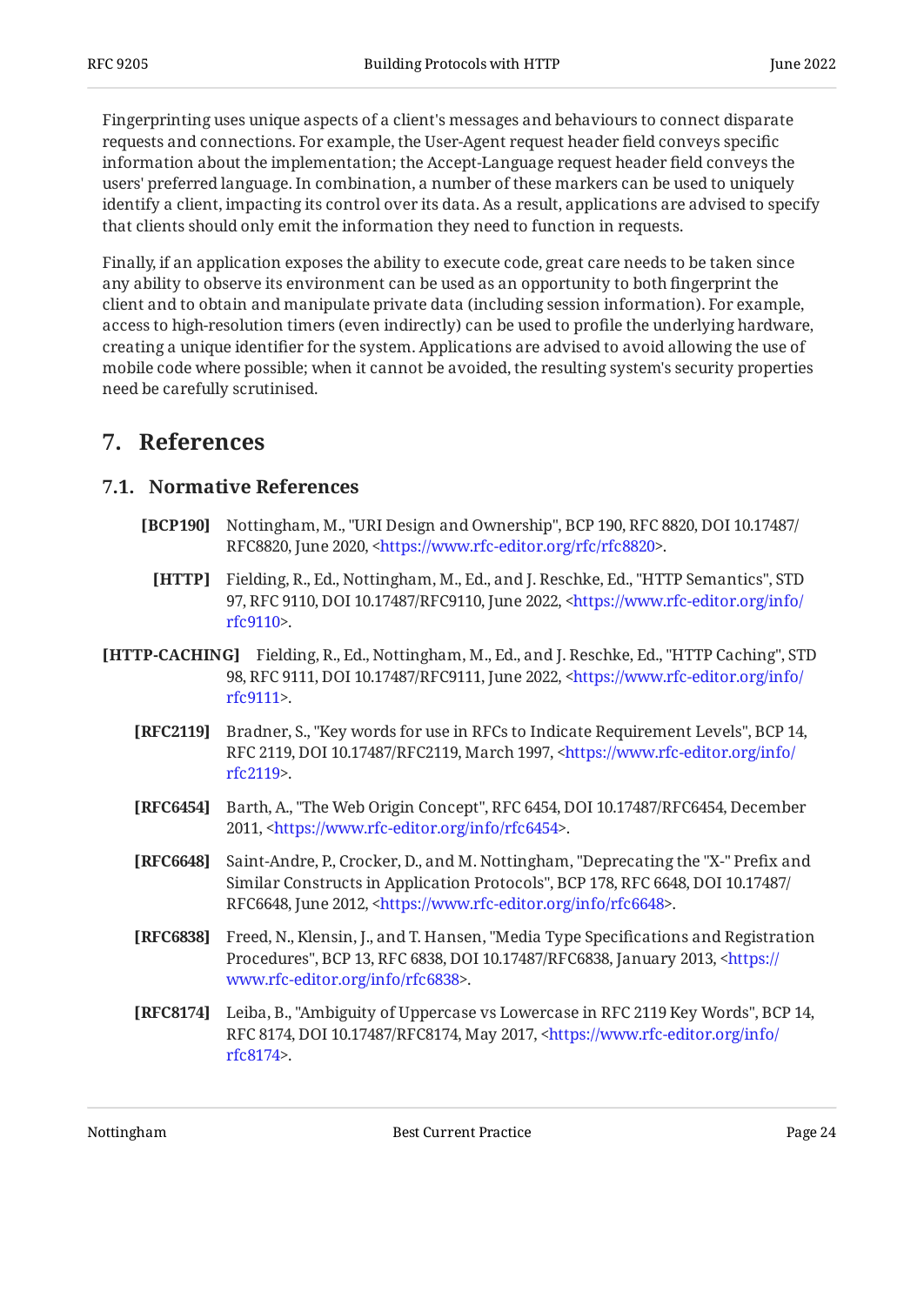- <span id="page-24-12"></span><span id="page-24-8"></span>**[STRUCTURED-FIELDS]** Nottingham, M. and P-H. Kamp, "Structured Field Values for HTTP", RFC 8941, DOI 10.17487/RFC8941, February 2021, [<https://www.rfc-editor.org/info/](https://www.rfc-editor.org/info/rfc8941) . [rfc8941](https://www.rfc-editor.org/info/rfc8941)>
	- **[URL]** Berners-Lee, T., Fielding, R., and L. Masinter, "Uniform Resource Identifier (URI): Generic Syntax", STD 66, RFC 3986, DOI 10.17487/RFC3986, January 2005, [<https://](https://www.rfc-editor.org/info/rfc3986) . [www.rfc-editor.org/info/rfc3986>](https://www.rfc-editor.org/info/rfc3986)
- <span id="page-24-1"></span>**[WEB-LINKING]** Nottingham, M., "Web Linking", RFC 8288, DOI 10.17487/RFC8288, October 2017, . [<https://www.rfc-editor.org/info/rfc8288](https://www.rfc-editor.org/info/rfc8288)>
- <span id="page-24-9"></span>**[WELL-KNOWN-URI]** Nottingham, M., "Well-Known Uniform Resource Identifiers (URIs)", RFC 8615, DOI 10.17487/RFC8615, May 2019, <https://www.rfc-editor.org/info/rfc8615>.

#### <span id="page-24-0"></span>**[7.2. Informative References](#page-24-0)**

- <span id="page-24-14"></span><span id="page-24-7"></span>**[COOKIES]** Barth, A., "HTTP State Management Mechanism", RFC 6265, DOI 10.17487/ RFC6265, April 2011, <https://www.rfc-editor.org/info/rfc6265>.
	- **[CSP]** West, M., "Content Security Policy Level 3", W3C Working Draft, June 2021, . [<https://www.w3.org/TR/2021/WD-CSP3-20210629>](https://www.w3.org/TR/2021/WD-CSP3-20210629)
	- **[FETCH]** WHATWG, "Fetch Living Standard", <[https://fetch.spec.whatwg.org>](https://fetch.spec.whatwg.org).
	- **[HTML]** WHATWG, "HTML Living Standard", [<https://html.spec.whatwg.org](https://html.spec.whatwg.org)>.
- <span id="page-24-13"></span><span id="page-24-10"></span><span id="page-24-6"></span><span id="page-24-4"></span><span id="page-24-2"></span>**[HTTP-PRIORITY]** 奥 一穂 (Oku, K.) and L. Pardue, "Extensible Prioritization Scheme for HTTP", RFC 9218, DOI 10.17487/RFC9218, June 2022, [<https://www.rfc-editor.org/info/](https://www.rfc-editor.org/info/rfc9218) . [rfc9218](https://www.rfc-editor.org/info/rfc9218)>
	- **[HTTP/1.1]** Fielding, R., Ed., Nottingham, M., Ed., and J. Reschke, Ed., "HTTP/1.1", STD 99, RFC 9112, DOI 10.17487/RFC9112, June 2022, [<https://www.rfc-editor.org/info/rfc9112](https://www.rfc-editor.org/info/rfc9112)>.
		- **[HTTP/2]** Thomson, M., Ed. and C. Benfield, Ed., "HTTP/2", RFC 9113, DOI 10.17487/RFC9113, June 2022, <[https://www.rfc-editor.org/info/rfc9113>](https://www.rfc-editor.org/info/rfc9113).
		- **[HTTP/3]** Bishop, M., Ed., "HTTP/3", RFC 9114, DOI 10.17487/RFC9114, June 2022, [<https://](https://www.rfc-editor.org/info/rfc9114) . [www.rfc-editor.org/info/rfc9114>](https://www.rfc-editor.org/info/rfc9114)
			- **[JSON]** Bray, T., Ed., "The JavaScript Object Notation (JSON) Data Interchange Format", STD 90, RFC 8259, DOI 10.17487/RFC8259, December 2017, [<https://www.rfc-](https://www.rfc-editor.org/info/rfc8259). [editor.org/info/rfc8259](https://www.rfc-editor.org/info/rfc8259)>
- <span id="page-24-11"></span><span id="page-24-5"></span><span id="page-24-3"></span>**[PROBLEM-DETAILS]** Nottingham, M. and E. Wilde, "Problem Details for HTTP APIs", RFC 7807, DOI 10.17487/RFC7807, March 2016, <https://www.rfc-editor.org/info/rfc7807>.
- <span id="page-24-15"></span>**[REFERRER-POLICY]** Eisinger, J. and E. Stark, "Referrer Policy", W3C Candidate Recommendation CR-referrer-policy-20170126, January 2017, [<https://](https://www.w3.org/TR/2017/CR-referrer-policy-20170126) . [www.w3.org/TR/2017/CR-referrer-policy-20170126>](https://www.w3.org/TR/2017/CR-referrer-policy-20170126)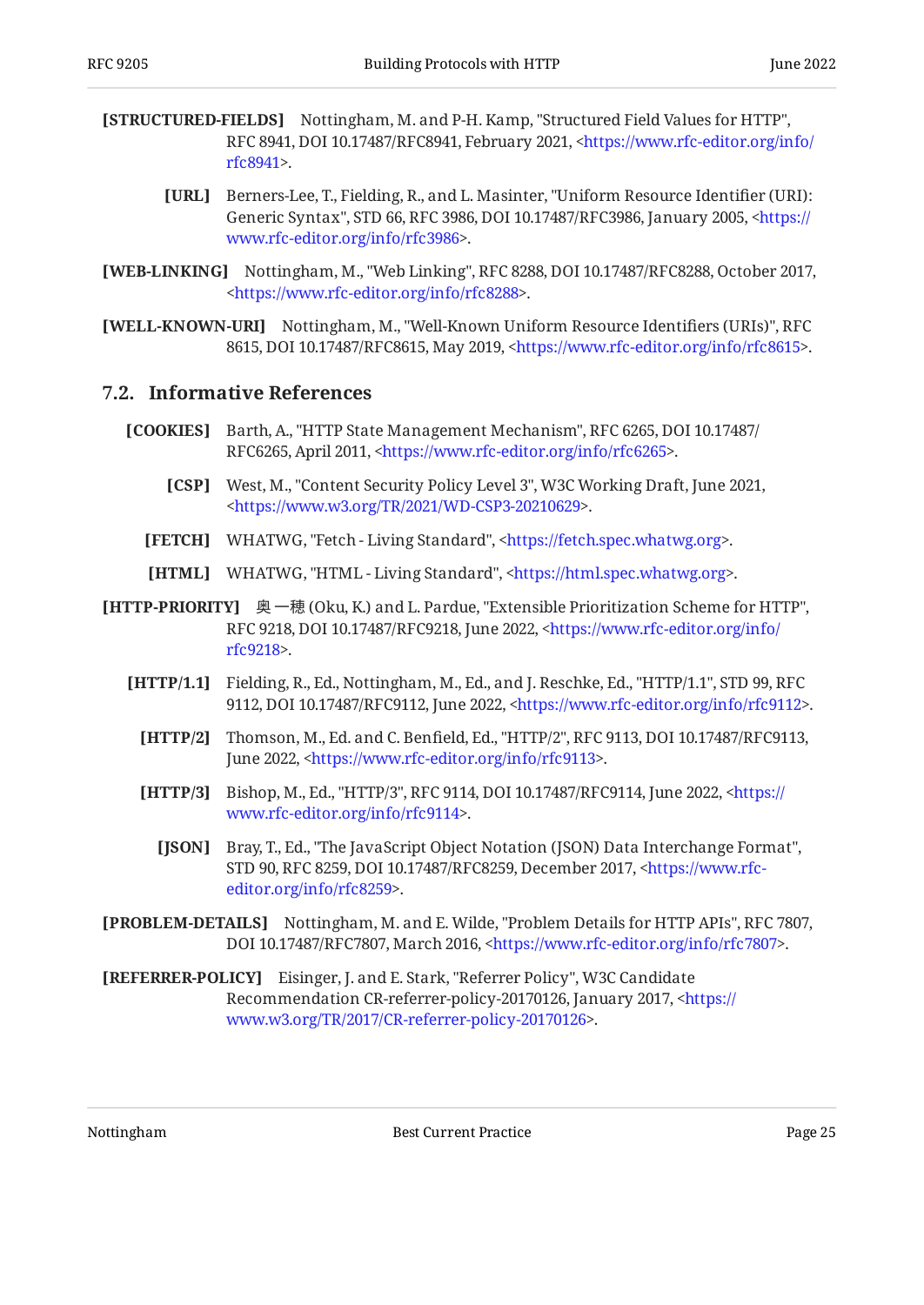<span id="page-25-9"></span><span id="page-25-8"></span><span id="page-25-7"></span><span id="page-25-6"></span><span id="page-25-3"></span><span id="page-25-2"></span><span id="page-25-1"></span><span id="page-25-0"></span>

| [RFC3205] | Moore, K., "On the use of HTTP as a Substrate", BCP 56, RFC 3205, DOI 10.17487/<br>RFC3205, February 2002, <https: info="" rfc3205="" www.rfc-editor.org="">.</https:>                                                                               |
|-----------|------------------------------------------------------------------------------------------------------------------------------------------------------------------------------------------------------------------------------------------------------|
| [RFC4791] | Daboo, C., Desruisseaux, B., and L. Dusseault, "Calendaring Extensions to<br>WebDAV (CalDAV)", RFC 4791, DOI 10.17487/RFC4791, March 2007, <https: <br="">www.rfc-editor.org/info/rfc4791&gt;.</https:>                                              |
| [RFC4918] | Dusseault, L., Ed., "HTTP Extensions for Web Distributed Authoring and<br>Versioning (WebDAV)", RFC 4918, DOI 10.17487/RFC4918, June 2007, <https: <br="">www.rfc-editor.org/info/rfc4918&gt;.</https:>                                              |
| [RFC5861] | Nottingham, M., "HTTP Cache-Control Extensions for Stale Content", RFC 5861,<br>DOI 10.17487/RFC5861, May 2010, <https: info="" rfc5861="" www.rfc-editor.org="">.</https:>                                                                          |
| [RFC6415] | Hammer-Lahav, E., Ed. and B. Cook, "Web Host Metadata", RFC 6415, DOI<br>10.17487/RFC6415, October 2011, <https: info="" rfc6415="" www.rfc-editor.org="">.</https:>                                                                                 |
| [RFC6797] | Hodges, J., Jackson, C., and A. Barth, "HTTP Strict Transport Security (HSTS)", RFC<br>6797, DOI 10.17487/RFC6797, November 2012, <https: <br="" info="" www.rfc-editor.org="">rfc6797&gt;.</https:>                                                 |
| [RFC7258] | Farrell, S. and H. Tschofenig, "Pervasive Monitoring Is an Attack", BCP 188, RFC<br>7258, DOI 10.17487/RFC7258, May 2014, <https: info="" rfc7258="" www.rfc-editor.org="">.</https:>                                                                |
| [RFC7301] | Friedl, S., Popov, A., Langley, A., and E. Stephan, "Transport Layer Security (TLS)<br>Application-Layer Protocol Negotiation Extension", RFC 7301, DOI 10.17487/<br>RFC7301, July 2014, <https: info="" rfc7301="" www.rfc-editor.org="">.</https:> |
| [RFC7595] | Thaler, D., Ed., Hansen, T., and T. Hardie, "Guidelines and Registration Procedures<br>for URI Schemes", BCP 35, RFC 7595, DOI 10.17487/RFC7595, June 2015, <https: <br="">www.rfc-editor.org/info/rfc7595&gt;.</https:>                             |
| [RFC7605] | Touch, J., "Recommendations on Using Assigned Transport Port Numbers", BCP<br>165, RFC 7605, DOI 10.17487/RFC7605, August 2015, <https: <br="" www.rfc-editor.org="">info/rfc7605&gt;.</https:>                                                      |
| [RFC7616] | Shekh-Yusef, R., Ed., Ahrens, D., and S. Bremer, "HTTP Digest Access<br>Authentication", RFC 7616, DOI 10.17487/RFC7616, September 2015, <https: <br="">www.rfc-editor.org/info/rfc7616&gt;.</https:>                                                |
| [RFC7617] | Reschke, J., "The 'Basic' HTTP Authentication Scheme", RFC 7617, DOI 10.17487/<br>RFC7617, September 2015, <https: info="" rfc7617="" www.rfc-editor.org="">.</https:>                                                                               |
| [RFC8297] | Oku, K., "An HTTP Status Code for Indicating Hints", RFC 8297, DOI 10.17487/<br>RFC8297, December 2017, <https: info="" rfc8297="" www.rfc-editor.org="">.</https:>                                                                                  |
| [RFC8446] | Rescorla, E., "The Transport Layer Security (TLS) Protocol Version 1.3", RFC 8446,<br>DOI 10.17487/RFC8446, August 2018, <https: info="" rfc8446="" www.rfc-editor.org="">.</https:>                                                                 |

<span id="page-25-13"></span><span id="page-25-12"></span><span id="page-25-11"></span><span id="page-25-10"></span><span id="page-25-5"></span><span id="page-25-4"></span>